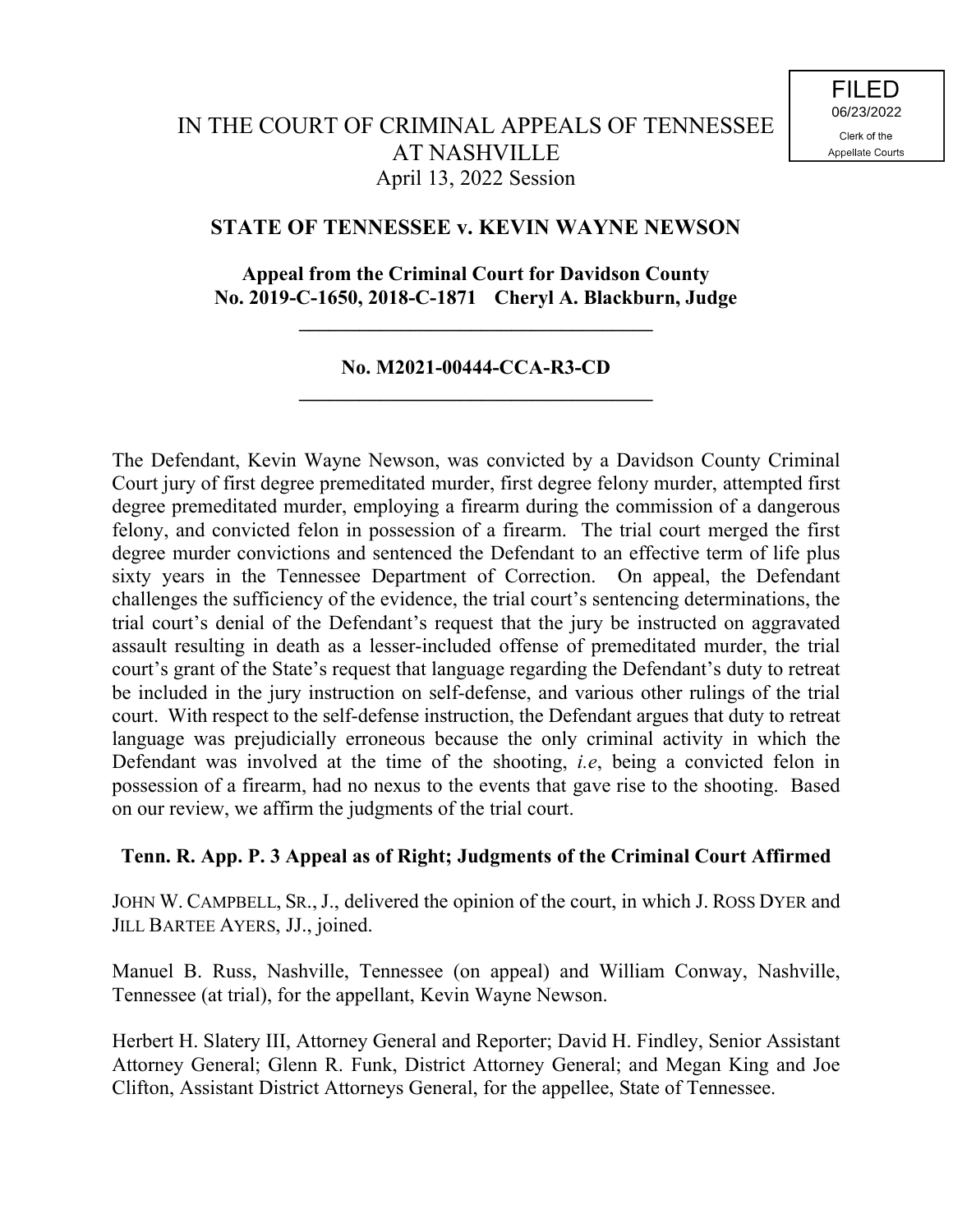#### **OPINION**

# **FACTS**

According to the State's proof at trial, on the evening of May 4, 2018, the Defendant was standing with several other patrons, including Bryant Cureton, in the checkout line of a Nashville liquor store when he apparently became convinced that Mr. Cureton and two other store patrons were mocking him. The Defendant gave Mr. Cureton several hard stares while the two were together in the checkout line but neither man spoke to the other inside the store. The Defendant completed his purchase and exited the store. A moment later, Mr. Cureton completed his own purchase, exited the store, and started toward his vehicle, where his fiancée, Jacqueline Johnson, and their three young children were waiting. At about that time, a black four-door sedan pulled up to block Mr. Cureton's vehicle and the Defendant, who was in the front passenger seat, said in a hostile tone to Mr. Cureton, "N\*\*\*\*\*\*, do I know you or something?" Mr. Cureton responded by asking the Defendant if the Defendant knew him and telling the Defendant to "get the f\*\*\* away" from him. At that point, the Defendant instructed the driver of his vehicle to hand him his "strap" or gun.

Concerned for his family, Mr. Cureton, who held a handgun carry permit and was armed, began rapidly walking across the parking lot away from his family's vehicle. The Defendant and his companion followed in their vehicle and stopped beside Mr. Cureton, who cursed at the Defendant and told him to get away. The shopping center's security guard heard the commotion, saw Mr. Cureton making motions as if to bring up a weapon, drew his own weapon, and ordered Mr. Cureton to raise his hands. Mr. Cureton complied. As the Defendant's vehicle slowly exited the parking lot, the Defendant fired five shots out of the passenger window at Mr. Cureton, who still had his arms raised in the air. The shots missed Mr. Cureton but struck and killed Ms. Johnson, who was standing beside the couple's vehicle sixty feet away.

The Defendant was indicted for the first degree premeditated murder of Ms. Johnson, the first degree felony murder of Ms. Johnson, the attempted first degree premeditated murder of Mr. Cureton, employing a firearm during the commission of a dangerous felony, and convicted felon in possession of a firearm. The State relied on the Defendant's attempted first degree premeditated murder of Mr. Cureton as the underlying felony for the felony murder and employing a firearm during the commission of a dangerous felony counts of the indictment.

At the Defendant's October 29-31, 2019 trial, Mr. Cureton testified that at approximately 8:45 p.m. on May 4, 2018, he stopped at the Discount Liquor Store on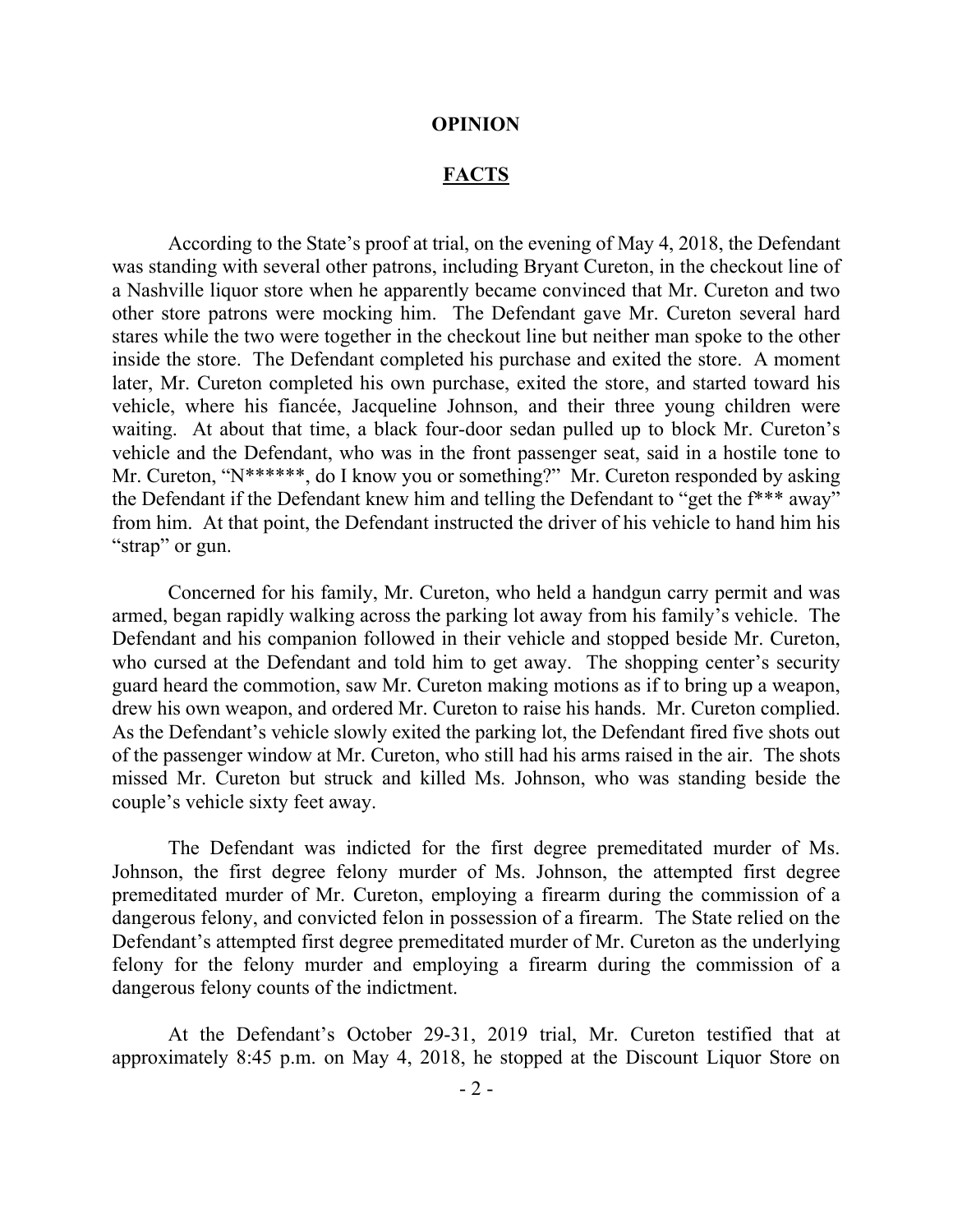Dickerson Pike in Nashville with Ms. Johnson and their three children: his two-week-old daughter; his two-year-old son; and his seven-year-old stepson. He said that he and his family had just returned from a visit with extended family in Indiana and that he had not been drinking that day. It was his birthday, however, and Ms. Johnson, who had been unable to drink alcohol during her pregnancy, told him that she would have a drink with him that night to celebrate.

Mr. Cureton testified that he left Ms. Johnson and the children outside in his vehicle and went into the store to purchase a half pint of Hennessy. He said he had a handgun carry permit and was wearing his gun in his waistband. There were three cash registers inside the store but one line of customers waiting on the next available cashier. As he stood in line, two young women behind him began making rude gestures to a man to their far left. A man Mr. Cureton later identified as the Defendant, who was in front of Mr. Cureton in the line, looked back and "gave . . . an eye" to both Mr. Cureton and the young women. Mr. Cureton speculated that the Defendant thought the young women were friends of Mr. Cureton and that they were mocking the Defendant. He stated that the Defendant gave him multiple additional intimidating stares, including as the Defendant was slowly walking out of the store. Mr. Cureton said that he did not know the Defendant, that neither he nor the Defendant said anything to each other inside the store, and that he tried to ignore the Defendant's stares.

Mr. Cureton testified that when he completed his purchase and left the store, he noticed a black, four-door sedan across the parking lot, which started toward him as he walked to his own vehicle where his family was waiting. He stated that Ms. Johnson was standing outside his vehicle holding their newborn child when the black sedan pulled up to block Mr. Cureton's vehicle. The driver's window lowered and the Defendant, who was in the passenger seat, said to him in an intimidating tone, "N\*\*\*\*\*, do I know you or something?"

Mr. Cureton, who explained that he felt "picked on" by the Defendant, testified that he responded to the Defendant, "Do I know you?" He stated that the driver of the vehicle was laughing but said nothing to him. The Defendant then asked the driver for a "strap," which Mr. Cureton knew was a slang word for a gun. At the same time, the Defendant was "[f]idgeting around like someone . . . reaching for something." As the car began slowly pulling away, he overheard the Defendant telling the driver to turn around in the parking lot.

Mr. Cureton testified that he did not want his car to be shot up with his children inside it, so he instructed Ms. Johnson to get in the driver's seat and leave and he began walking at a fast pace across the parking lot toward Broadmoor. When he had reached a small grassy patch of ground, the black sedan blocked him and the passenger window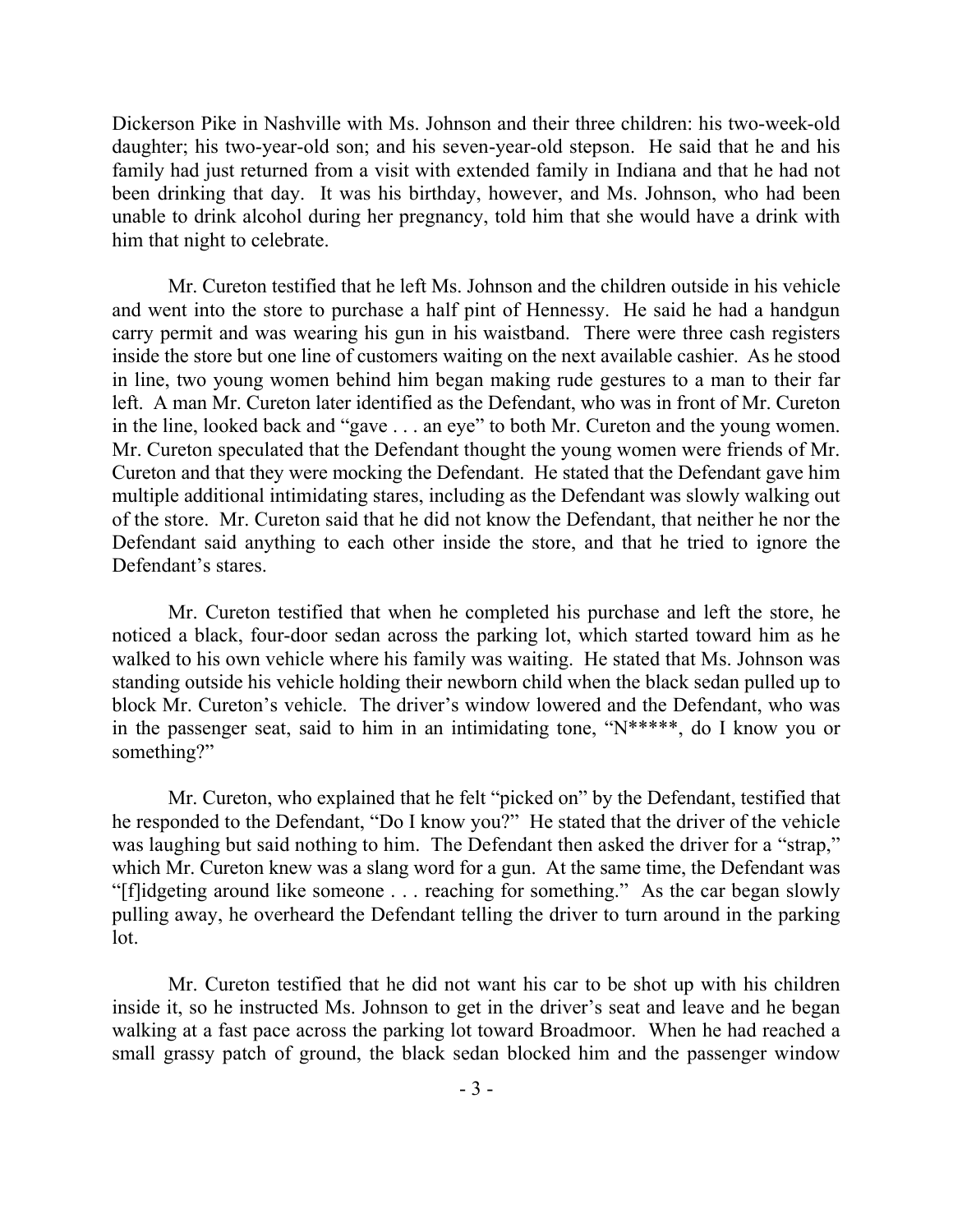lowered. Mr. Cureton stated that he cursed the Defendant, repeatedly telling him to "get the F out of here." He said he had his arms raised and was waving the Defendant off when he saw the Defendant lift a gun and begin firing. The Defendant was no more than ten to fifteen feet away and had the gun "aimed dead at [Mr. Cureton]" as he fired. Mr. Cureton could not recall how many times the Defendant fired but said it was "well over two or three shots."

Mr. Cureton testified that he never removed his own gun from his waistband and never told the Defendant that he had a gun. He said he could not have fired his own gun even had he wanted to because the shopping center's security guard had ordered him to raise his arms in the air. He agreed that he still had his arms raised above his head at the moment that the Defendant fired at him. He stated that he never saw the security guard point the guard's weapon at the Defendant or the Defendant's vehicle.

Mr. Cureton testified that when the Defendant started shooting at him, he "hit the ground with [his] hands still in the air and waited until the shots were done being fired." After the shooting stopped, he got up, turned around, and saw Ms. Johnson "laid out" on the ground behind Mr. Cureton's vehicle, which had not been moved. He said he ran to check on his children as the security guard was checking on Ms. Johnson. After he saw that the children were all right, he went back to Ms. Johnson. By that time, paramedics were arriving. He learned approximately four hours later that Ms. Johnson had died at the hospital.

Mr. Cureton testified that when he leaned into the front seat of his vehicle to check on his children, his gun fell out of his waistband onto the floorboard of the vehicle. He identified himself and the Defendant on the liquor store's surveillance video and explained that when his arm was underneath the front of his shirt inside the store, he was scratching himself because of his "bad eczema" that caused him to "scratch constantly."

On cross-examination, Mr. Cureton testified that he was not sure if he mentioned the Defendant's use of the "N-word" during his initial recorded police interview. He was confident, however, that he mentioned it to a police detective when he met with him at the scene the next day. He acknowledged that he probably had not mentioned the Defendant's use of the word during his preliminary hearing testimony and explained that to him the "important part" was the manner in which the Defendant asked him if he knew him. When shown a portion of the preliminary hearing transcript, he acknowledged that it reflected that he said he opened his car door before the Defendant and his companion pulled up to his vehicle. He stated, however, that the transcript must have been "reworded" because what he actually said was that the Defendant was pulling up to him at the moment that he reached his own vehicle.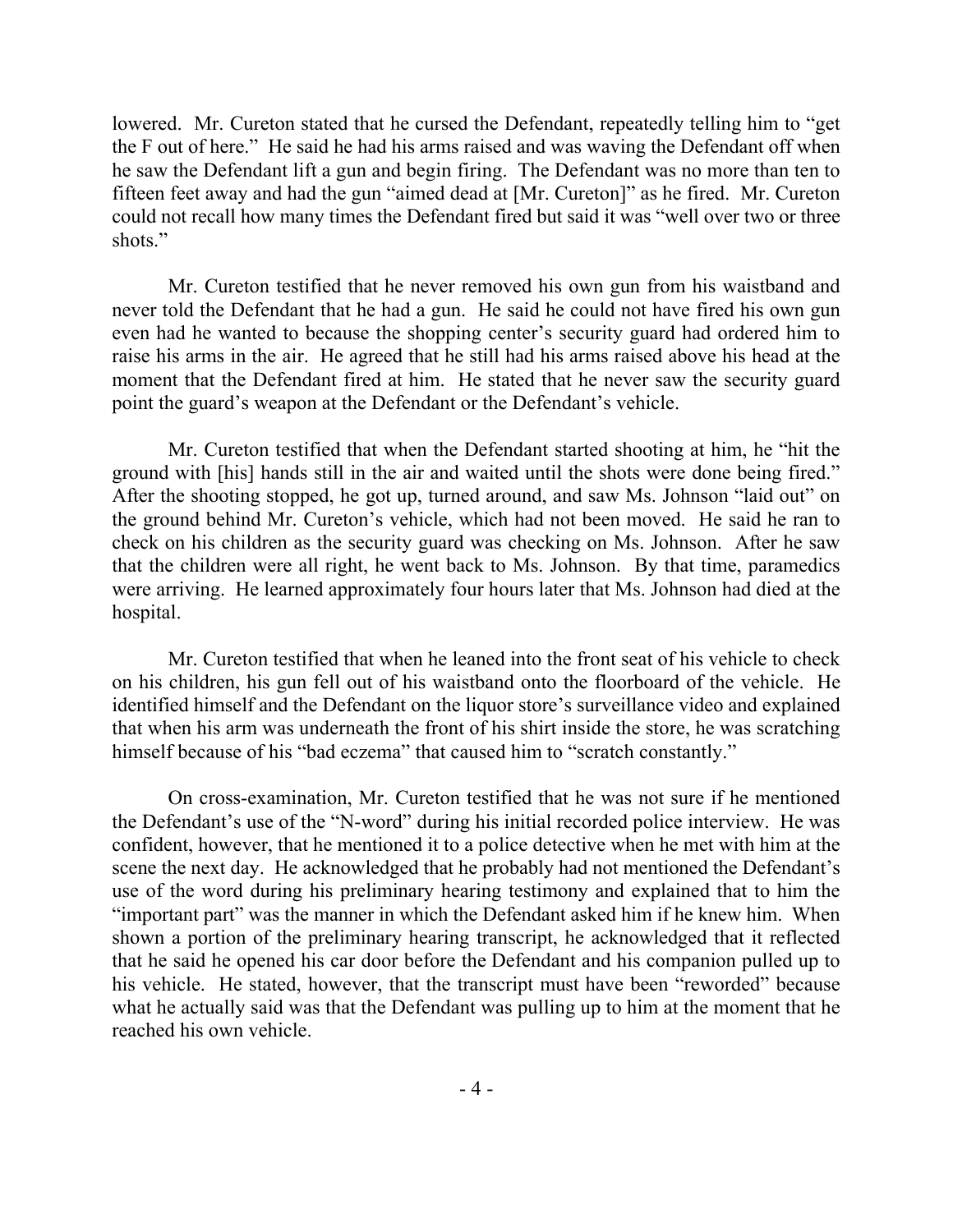Mr. Cureton testified that after the Defendant asked him in the rude tone if he knew him, he told the Defendant to "Get the F up out of here." He said it was at that point that the Defendant asked the driver of the vehicle for a firearm. He repeated that he never reached for his own gun and that he was waving the Defendant off when the Defendant started shooting at him. He denied that he threw his gun on the floorboard of his vehicle when he went to check on his children but conceded that he might have used the word "throw" during his interview with police. He testified that he checked on Ms. Johnson, whose blood "was squirting up everywhere[,]" before he went to the vehicle to check on his children. When asked if he told the detective that he had not checked on Ms. Johnson, he replied that he was not sure what he said at that time because he was still in a frantic state. He acknowledged that he responded to defense counsel's question at the preliminary hearing of whether he had a weapon on him that night by stating that he had one in his car. He denied the statement was a lie, testifying that it was truthful because his weapon was in his car when the police arrived on the scene.

On redirect examination, Mr. Cureton testified that he was interviewed by multiple police officers on the night of the shooting when he was still in a very emotional state. He agreed that he provided those officers with the same essential details that he recounted during his trial testimony, including that he had his gun on him when the Defendant started shooting.

On recross-examination, he testified that he never touched his gun after it fell onto the floorboard of his vehicle. He said the blood on the weapon came from his having checked on Ms. Johnson, whose blood was "shooting everywhere" from the gunshot wound in her neck.

Forrest Bradford, a career military veteran and a former federal police officer who was working as an armed guard at the shopping center on the night of the shooting, testified that he was in his vehicle dressed in his tactical vest with a security emblem and armed with his .45 caliber handgun and a back-up .45 caliber handgun when he heard two men arguing in the parking lot of the liquor store. When he got out of his vehicle, his attention was immediately focused on the individual that he initially believed to pose the threat, Mr. Cureton, who was "posturing in the fashion that he might be about to pull a weapon." He, therefore, drew his weapon, directed its laser onto Mr. Cureton's chest, and asked him to show him his hands. Mr. Cureton immediately put his hands up and told him that he did not have a gun. He walked up to Mr. Cureton, saw that he did not have a gun in the front of his sweatpants, brushed his back to check for a weapon, found nothing, and stepped back and lowered his gun to the "low ready" position. At some point, he holstered his weapon because he no longer believed that Mr. Cureton posed a threat.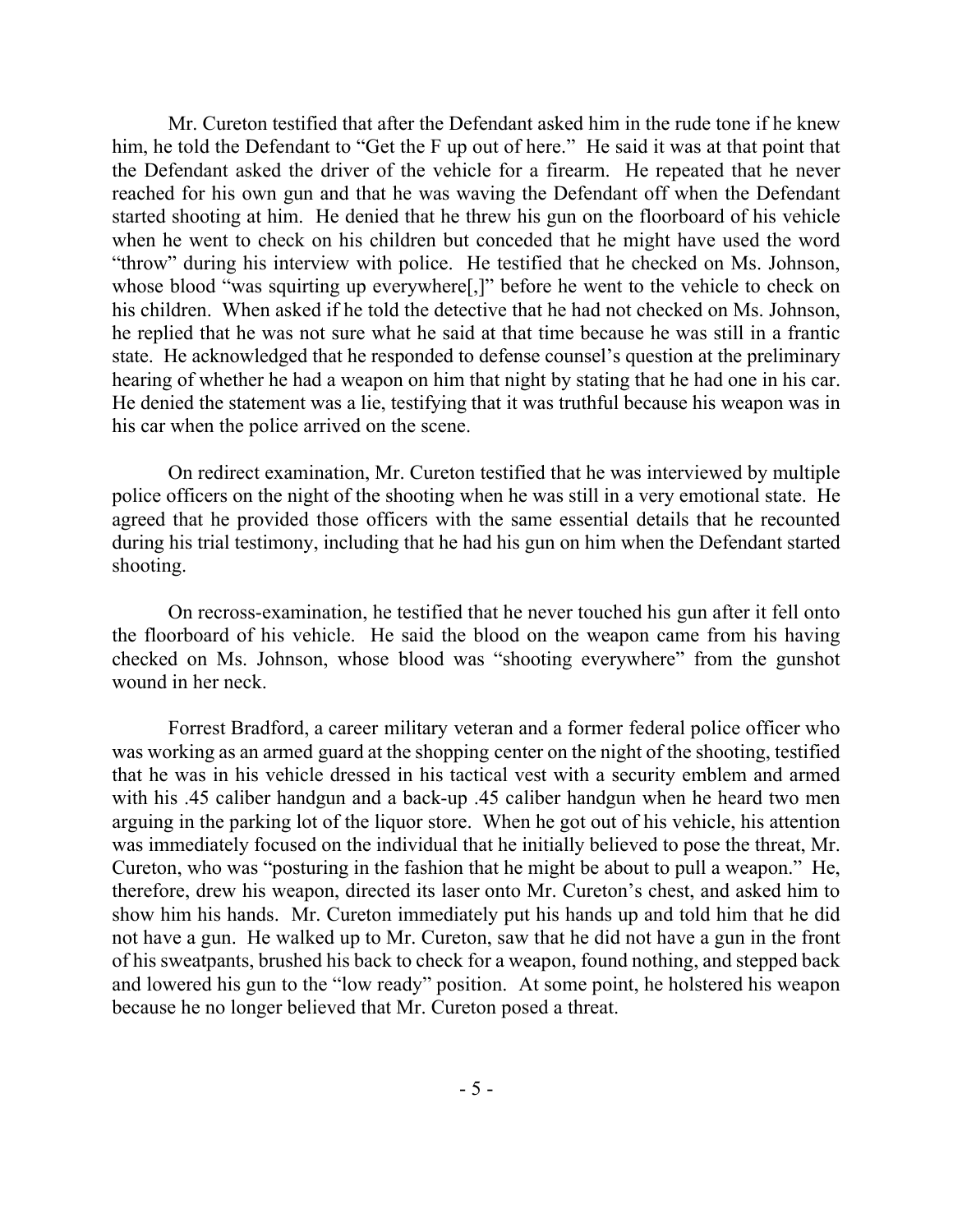Mr. Bradford testified that when he first approached, Mr. Cureton was standing on a grassy berm arguing with someone in a dark sedan that was pulled up slightly in front of Mr. Cureton with the driver's window up and the passenger side of the vehicle closest to Mr. Cureton. The vehicle was three to five feet from Mr. Cureton, but Mr. Bradford was unable to see inside it. Mr. Bradford testified that after he had checked Mr. Cureton for weapons and backed away, the vehicle began to move off slowly. As the vehicle "crested the corner shots started going off."

Mr. Bradford testified that he was at first unsure where the gunshots were originating but finally realized that they were coming from the vehicle. He said he was familiar from his combat experience with the "peculiar sound" made when gunshots "fly by" and that he heard rounds passing by him and Mr. Cureton. He stated that Mr. Cureton's hands were still in the air when the gunshots were fired. Mr. Cureton was not holding a gun, said nothing about having a gun, and was not talking to the vehicle's occupants when the shots were fired.

Mr. Bradford testified that the shots from the vehicle were fired as the vehicle was "cresting the turn onto Broadmoor[.]" Afterwards, the vehicle took off down Broadmoor, and Mr. Cureton looked to Mr. Bradford's left and said, "Man, my girl is hit." Mr. Bradford stated that Ms. Johnson was almost sixty feet from where he and Mr. Cureton had been standing when the shots were fired. He testified that he never fired either of his guns that night and never pointed his weapon at the Defendant's vehicle.

On cross-examination, he agreed that when he approached the grassy berm where Mr. Cureton was standing beside the Defendant's vehicle, Mr. Cureton was yelling aggressively, "jumping around," and putting his hands under his shirt. He described Mr. Cureton's actions as "posturing" or "building [him]self up to, maybe, do something." He acknowledged that he said in a statement to police that he re-holstered his weapon after he noticed that Ms. Johnson had been hit. He stated that his adrenaline was high at the time he gave his statement and he believed that he had already re-holstered his weapon before the shots were fired. Regardless, his weapon was either holstered or at a "low-ready" position.

Sagovia McKenzie, who testified that she had had a brief sexual relationship with the Defendant, identified text messages that she and the Defendant exchanged on the night of the shooting. She read aloud a text message the Defendant sent her on May 4, 2018, at 8:48 p.m. that read, "Man, I just got to shooting at somebody at the liquor store. Hold up baby, for real, for real, all my kids." The next day, the Defendant sent her a text message at 8:32 a.m. that read, "It was fun baby but I got to go."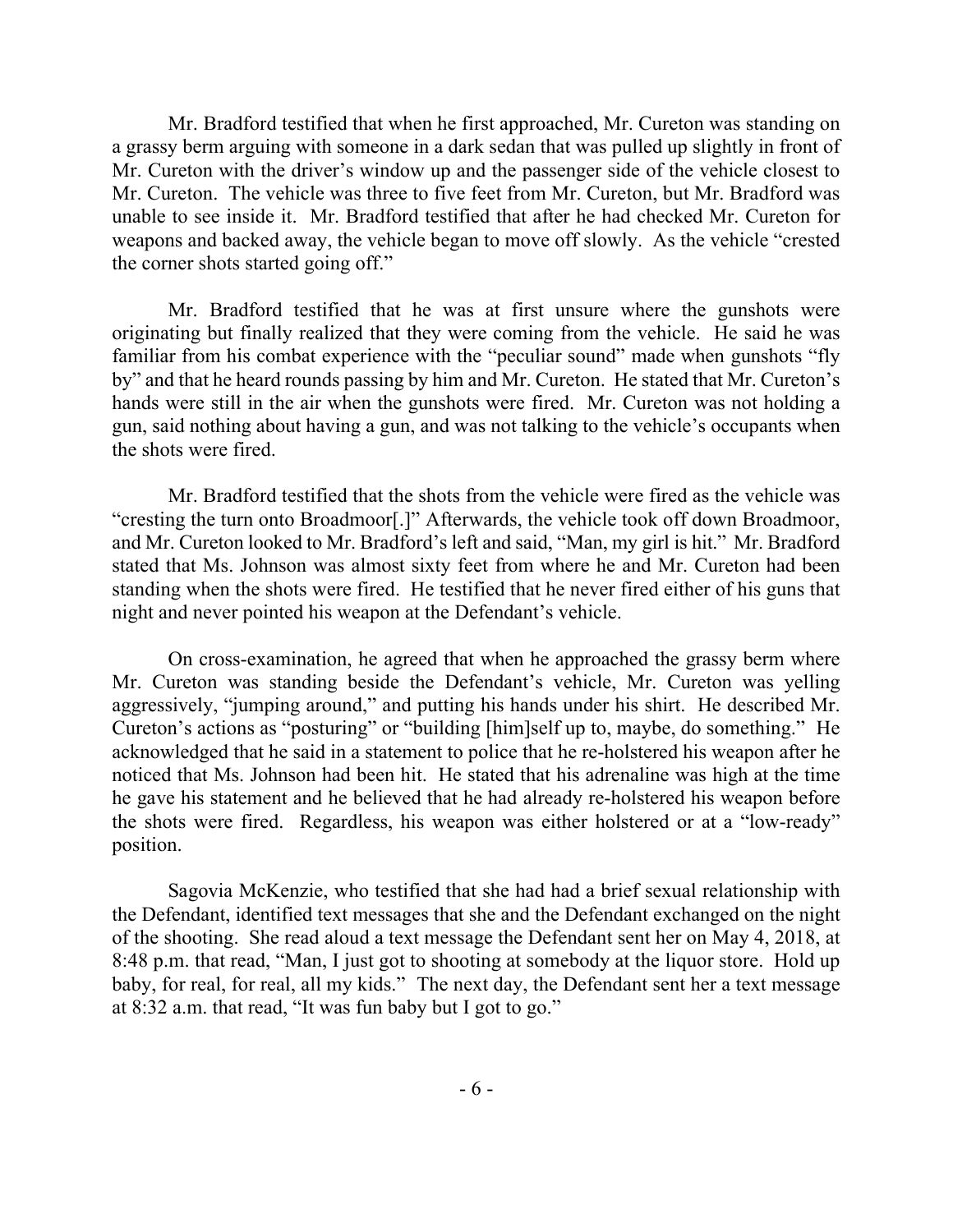Officer Randall Smith of the Metro Nashville Police Department, who responded to the shots fired call, testified that he took possession of Mr. Bradford's guns and ammunition, which he checked into the police property room, and retrieved surveillance video from the liquor store, which he turned over to a detective.

Danielle Connor, a civilian crime scene investigator with the Metro Nashville Police Department, testified that she collected into evidence five fired .40 caliber cartridge casings, which were found on the road, and a 9mm handgun, which was found on the floorboard of Mr. Cureton's vehicle. She said there was one round in the chamber and sixteen rounds in the magazine of the weapon. The safety lock was on, and the handle of the weapon appeared to have blood on it. She found no evidence of either a 9mm or a .45 caliber weapon having been fired at the scene. She identified photographs of the scene and of the evidence collected, including a photograph of a bullet strike to a silver Toyota Corolla and a bullet fragment found in the sofa of a beauty salon located next to the liquor store. She said she was aware that the Corolla was not parked at the location during the shooting because the driver informed her that he had been driving through the parking lot at the time the bullet struck his vehicle.

On cross-examination, she agreed that, from the photograph, there appeared to be dirt on the muzzle of the 9mm gun. She repeated that the silver Corolla was not parked at the shopping center at the time of the shooting. She did not remember the name of its driver and had not recorded his information.

Eddie Arfaee, an employee of an automobile dealership that had sold the Defendant a 2016 black Toyota Camry equipped with a GPS device, testified that he gave a detective with the Metro Nashville Police Department access to his login and password and showed him how to track the vehicle.

Metro Nashville Police Department Crime Laboratory forensic scientist Lisa Whitaker, an expert in firearm and toolmark identification who analyzed the weapons and ammunition involved in the case, testified that she determined that the five fired .40 caliber shell casings had all been fired from the same unknown weapon.

Kenjuante Williams, who said he was currently incarcerated on a probation violation, testified that on May 4, 2018, he was living with the Defendant; the Defendant's girlfriend, Laytoya Grady; and Ms. Grady's children. On the morning of May 5, 2018, Ms. Grady contacted Mr. Williams after he had dropped her off at her workplace and, sounding urgent, told him to drop everything and come immediately to get her. When he arrived to pick her up, Ms. Grady got into the driver's seat of the vehicle, drove home, hurriedly packed, gathered her children, and drove with him and the children to Antioch, where the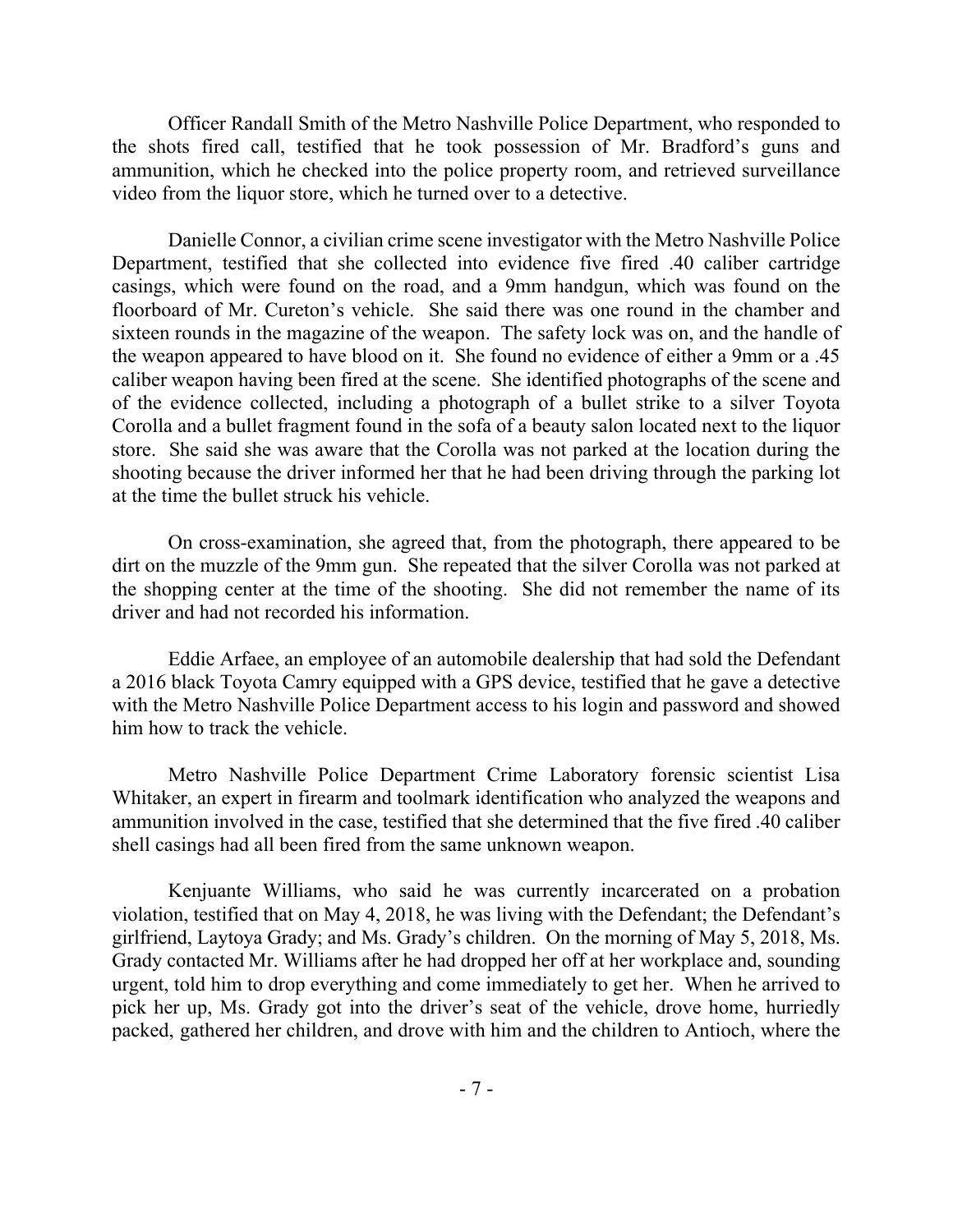Defendant was waiting in his black Toyota Camry. After transferring her luggage to the Defendant's vehicle, she and the children got into the Camry with the Defendant and left.

Mr. Williams testified that Ms. Grady gave him a cell phone before she left. Later that day, the Defendant called him on the cell phone to tell him that someone would be contacting him with instructions on where to drop off a bag that the Defendant had left under the seat of the vehicle. When Mr. Williams looked, he found a nylon bag under the seat that contained one or possibly two guns. He said an individual contacted him and told him where to meet. When he reached that location, someone he did not know came to the vehicle, retrieved the bag, and left.

On cross-examination, Mr. Williams acknowledged that he was interviewed by Detective Harris. He denied that anyone promised him anything in exchange for his testimony, told him how to testify, or told him not to accept any plea deal until the instant case was concluded. When asked if he was hoping that he would be able to "go back in front of a judge and get out of jail," he replied, "No."

Detective Paul Harris of the Metro Nashville Police Department testified that he reviewed the surveillance video from the interior of the liquor store but was unable to locate any videos that showed the shooting itself. He said that Mr. Cureton identified the Defendant as the shooter from a screenshot of the liquor store surveillance video and that news stories containing the Defendant's photograph aired on local media within twentyfour hours of the shooting, which resulted in someone's identifying the Defendant by name. On May 7, 2018, he showed Mr. Cureton a photographic lineup containing the Defendant's photograph. Mr. Cureton, visibly crying, made a positive identification of the Defendant as the shooter from that photographic lineup, circling the Defendant's photograph and writing, "He killed my girlfriend. He pulled his gun out and I saw him shoot."

Detective Harris testified that he took out a warrant for the Defendant's arrest, tracked him through his Toyota Camry's GPS device to Bastrop County, Texas, where the Defendant was arrested, and on May 10, 2018, drove to Texas to pick up the Defendant's vehicle from an impound lot. He identified various items collected from the vehicle, including a Nashville Taco Bell receipt for a purchase made at 12:03 a.m. on May 5, 2018, and a Brinkley, Arkansas Kentucky Fried Chicken receipt for a purchase made at 1:37 p.m. the same day. He also identified surveillance video from a Texarkana, Arkansas Wal-Mart store that showed that the Defendant purchased cell phones and prepaid cell phone minutes at the store on May 5, 2018, at 4:51 p.m.; surveillance video from the Nashville Taco Bell that showed that the Defendant drove through the store's drive through line, parked, and let Sagovia McKenzie out of the passenger seat of the vehicle; and surveillance video from Ms. McKenzie's housing complex that showed that shortly after the shooting the Defendant and Ms. McKenzie were together at Ms. McKenzie's housing complex. Based on the GPS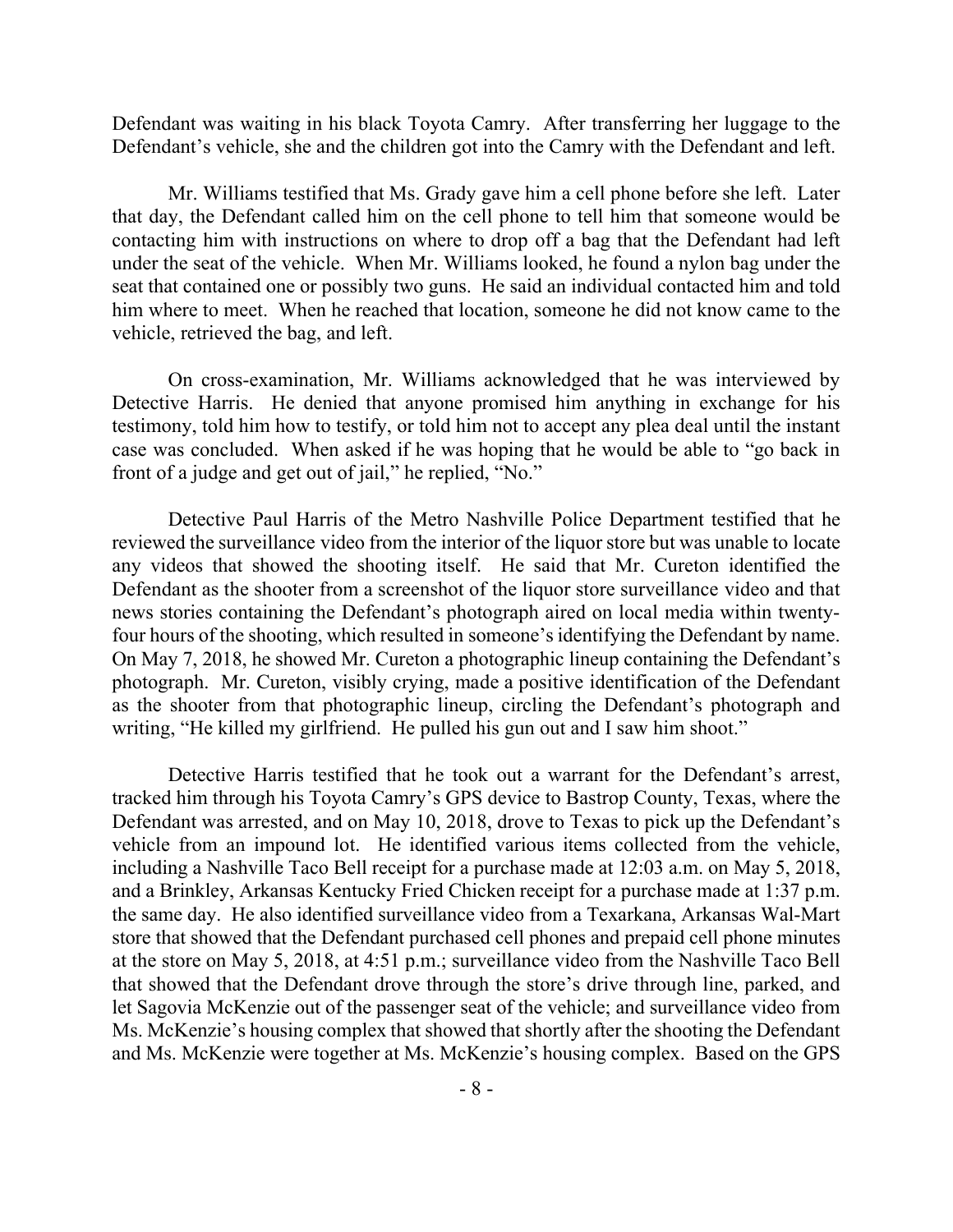data, Detective Harris learned that the Defendant's Toyota Camry was parked near Ms. McKenzie's residence at the time of the shooting.

On June 7, 2018, Detective Harris interviewed Ms. McKenzie, who showed him text messages sent to her from the Defendant. He identified a number of text messages sent from the phones associated with the Defendant, including one sent on May 5, 2018, at 4:12 p.m. that stated, "I didn't tell her that it's more like I have to get out of Dodge type, SHT" and another sent at 4:13 p.m. the same day that stated, "It was fun while it lasted."

On cross-examination, Detective Harris testified that he might have asked Mr. Kenjuante Williams if he would be willing to testify but he did not coach him on what to say. He also denied that he made him any promises in exchange for Mr. Williams' testimony, stating that he had no promises to make. He said he was never able to determine the vehicle involved in the shooting.

Detective Joseph High of the Metro Nashville Police Department's surveillance and investigative unit, an expert in the law enforcement use of call detail records, testified about how he was able to determine the Defendant's and Ms. Grady's approximate locations based on which cell phone towers transmitted the signals from their phones.

Detective Randy McMillian of the Bastrop County, Texas Sheriff's Department testified that he participated in the May 8, 2018, arrest of the Defendant from a black Toyota Camry located at a duplex in Elgin, Texas, and obtained a search warrant for the vehicle.

Lyndsi Delarosa, supervisor of the trace evidence section for the Texas Department of Public Safety Crime Laboratory, testified that she found a number of items, including four cell phones, when she processed the Defendant's vehicle on May 11, 2018.

Dr. Tom Deering, the forensic pathologist who performed the autopsy of Ms. Johnson's body, testified that the cause of death was a gunshot wound to the victim's neck, which, among other things, damaged her left internal carotid artery.

As his first proof, the Defendant entered an agreed stipulation that the transcript of the preliminary hearing was a true, accurate, and complete transcript prepared to the best of the ability of a licensed court reporter for the State of Tennessee.

Detective Jesse Holt testified that he had reviewed his audio recording of his interview with Mr. Forrest Bradford and that at no time during the interview did Mr. Bradford state "that he patted down and cleared Bryant Cureton prior to the shooting." On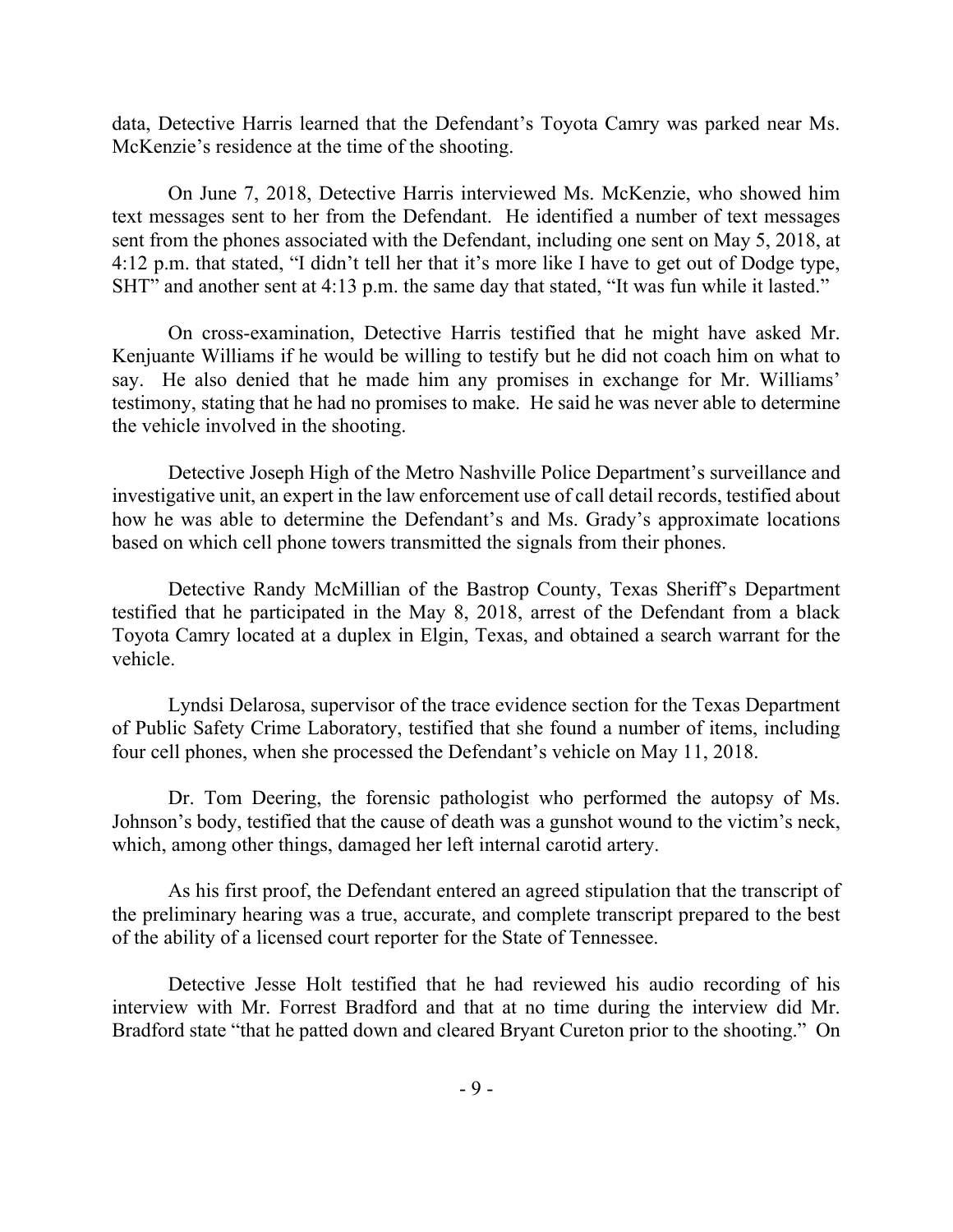cross-examination, he acknowledged that Mr. Bradford told him that he had "cleared Mr. Cureton for safety."

The Defendant testified that he was in the checkout line of the liquor store when he noticed Mr. Cureton staring at him. He said he glanced at Mr. Cureton but then glanced away. He then heard a commotion caused by two women who were being rude to some man and glanced at the women, but he did not pay them much attention. As he was leaving the store, Mr. Cureton walked "awfully close" to him, and he looked at Mr. Cureton again because he was trying to determine if he knew him. Once outside, he got in his vehicle and talked for a moment with the driver before he and his companion began exiting the parking lot. As they were driving off, he noticed Mr. Cureton exiting the store, told his companion to stop for a moment beside Mr. Cureton and to roll down the window, and asked Mr. Cureton in a polite tone, "Excuse me, do you know me?"

The Defendant testified that Mr. Cureton responded in a rude tone, "Do I know you? Get the f\*\*\* out of here. Get the f\*\*\* out of here, with all that." The Defendant stated that he never asked for or grabbed a gun inside the car and that the driver never said anything. He said he told his companion, "[W]e're not on that, let's go on and continue with our night, and go ahead and pull off." He testified that Mr. Cureton was initially standing outside his vehicle with the car door open but then leaned into the vehicle and spoke to someone inside. As the Defendant and the Defendant's companion were pulling off, the Defendant saw Mr. Cureton appear to retrieve something from inside the vehicle.

The Defendant testified that there was a vehicle in front of their vehicle, which forced his companion to drive slowly as they were exiting the parking lot. He said he looked out the passenger window and saw that Mr. Cureton was following them. He stated that his companion asked him what to do and that he told him to keep driving. Mr. Cureton, however, who was acting in an aggressive manner, ran past their vehicle, met them at the exit, said, "[Y]'all need to get the f\*\*\* out of here, y'all don't want this" and began repeatedly reaching under his shirt. At about that point, the Defendant's companion told the Defendant that there was "a dude" with a gun. The Defendant said that when he looked again at Mr. Cureton, Mr. Cureton had "upped a pistol." The Defendant then said to his companion, "[O]h sh\*\*, he got a gun, too[,]" and in a "reflex" action ducked down, grabbed a gun from the floorboard of the vehicle, put his hand out the window, and began firing without aiming.

The Defendant testified that he had no intention of shooting anyone and did not know that he had struck someone until he saw the news reports the next morning. He said he panicked and fled to Texas with Ms. Grady and her children because he had been to prison in the past and feared going back. He testified that he had been convicted of aggravated burglary and two counts of robbery on February 23, 2006.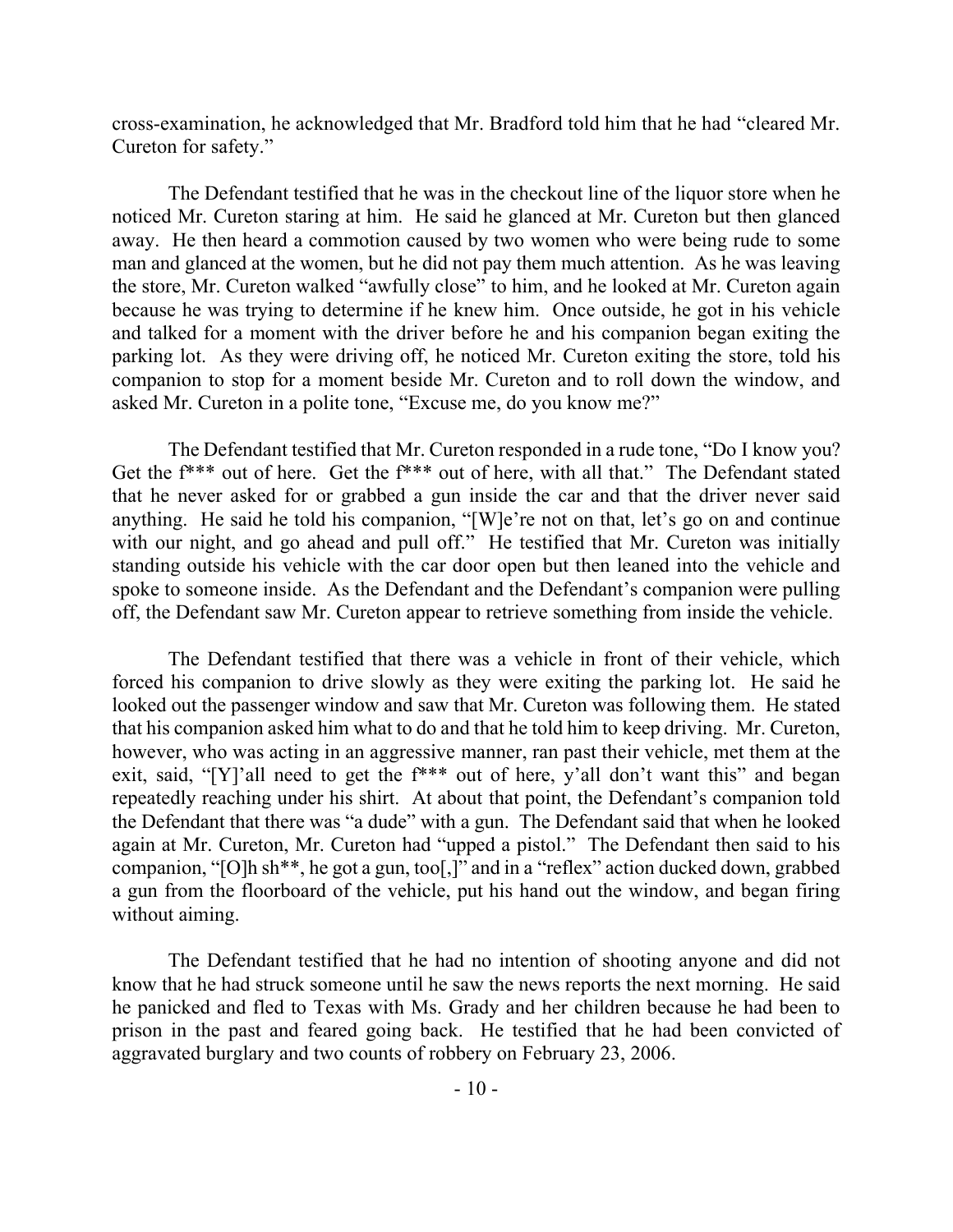On cross-examination, the Defendant acknowledged that he had also been convicted of theft of property on October 25, 2010. He said the vehicle used in the shooting belonged to the driver, Christopher, whose last name he did not know. He agreed that Christopher blocked Mr. Cureton's vehicle when he pulled up beside Mr. Cureton outside the liquor store. The Defendant insisted, however, that he used a polite tone when he asked Mr. Cureton if he knew him and that he was not angered by Mr. Cureton's response. He denied that he asked Christopher to hand him his "strap" or that he and Mr. Cureton argued. He said he never saw Mr. Bradford. He denied that Mr. Cureton had his arms raised at the time he started firing his gun out the passenger window and said that both Mr. Cureton and Mr. Bradford lied in their testimony. He stated that he was in fear for his life at the time he started shooting, but he denied that he aimed his gun at Mr. Cureton or intended to hit anyone with the four or five rounds that he fired.

Following deliberations, the jury convicted the Defendant of the indicted offenses. The trial court subsequently sentenced the Defendant to an effective term of life plus sixty years in the Tennessee Department of Correction and overruled his motion for a new trial. Thereafter, the Defendant filed an appeal to this court in which he identifies the following ten issues for our review: (1) whether the trial court erred in charging the jury relating to self-defense and lesser included-offenses; (2) whether the trial court erred in permitting the jury to view items in the jury room that were not admitted into evidence; (3) whether the trial court erred in allowing the State to impeach the Defendant with improper 609 evidence; (4) whether the trial court erred in limiting the Defendant's cross-examination of State's witnesses; (5) whether the trial court erred in restricting voir dire; (6) whether the prosecutor engaged in improper closing argument; (7) whether the trial court permitted perjured testimony; (8) whether the evidence was sufficient to sustain the Defendant's convictions for first degree murder, attempted first degree murder and employing a firearm during the commission of a dangerous felony; (9) whether the trial court erred in allowing testimony about the bullet strike on the Toyota Corolla; and (10) whether the trial court erred in ordering consecutive sentences.

## **ANALYSIS I. Jury Instructions**

As his first issue, the Defendant contends that the trial court erred in denying his request that the jury be instructed on aggravated assault resulting in death as a lesserincluded offense of first degree premediated murder, in removing the "no duty to retreat language" from the self-defense instruction based on the Defendant's status as a felon in possession of a firearm, and in granting the State's request that the following language be added to the instruction on self-defense: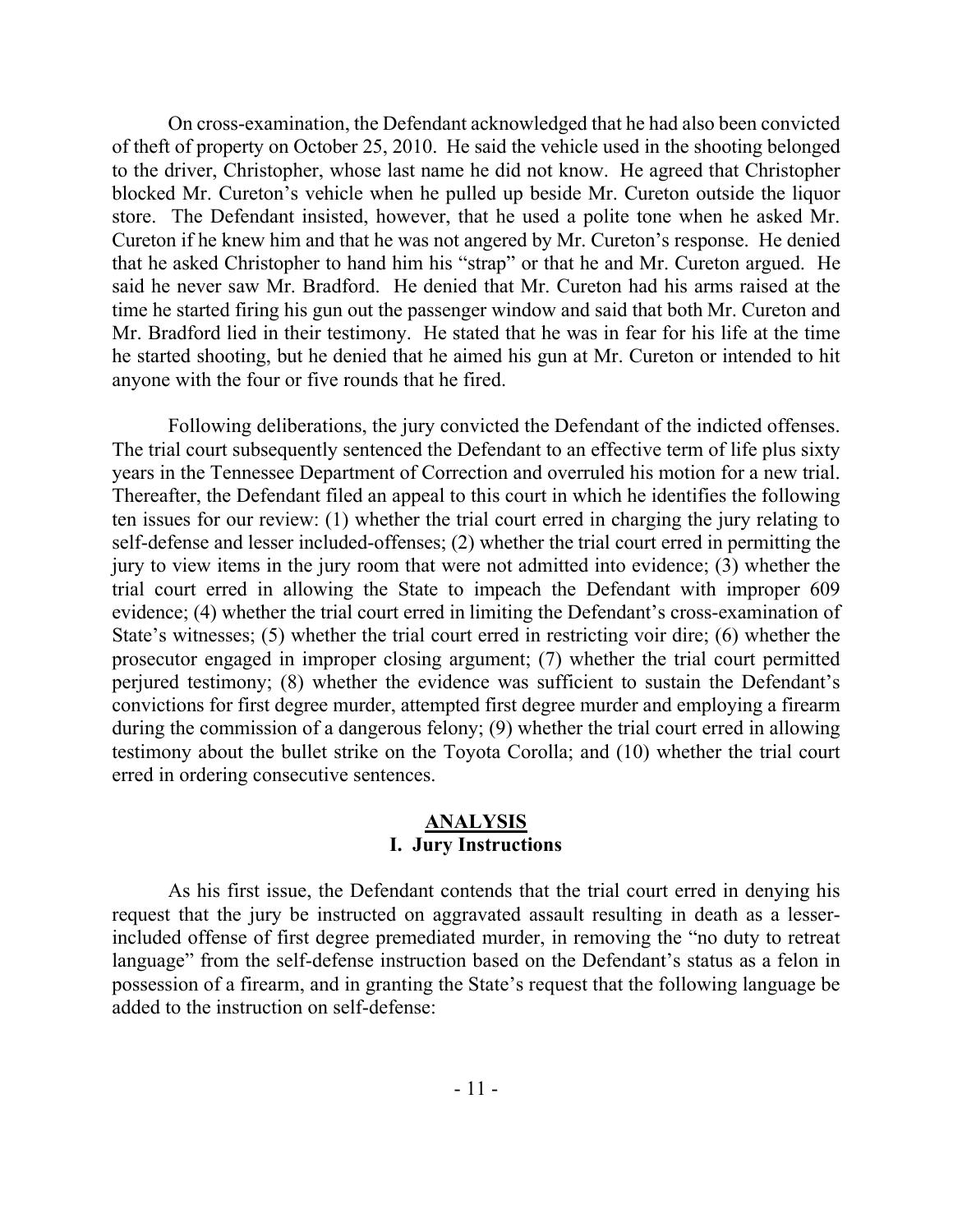The defendant had a duty to retreat before using deadly force. A duty to retreat means he was obligated to employ all means in is power, consistent with his own safety, to avoid danger and to avert the necessity of taking the alleged victim's life.

It is well-settled in Tennessee that a defendant has a right to a correct and complete charge of the law so that each issue of fact raised by the evidence will be submitted to the jury on proper instructions." *State v. Farner*, 66 S.W.3d 188, 204 (Tenn. 2001) (citations omitted). Accordingly, trial courts have the duty to give "a complete charge of the law applicable to the facts of the case." *State v. Davenport*, 973 S.W.2d 283, 287 (Tenn. Crim. App. 1998) (citing *State v. Harbison*, 704 S.W.2d 314, 319 (Tenn. 1986)).

An erroneous jury instruction may deprive the defendant of his constitutional right to a jury trial. *State v. Garrison*, 40 S.W.3d 426, 433-34 (Tenn. 2000). As part of their instructions in criminal cases, trial courts must describe and define each element of the offense or offenses charged. *State v. Faulkner*, 154 S.W.3d 48, 58 (Tenn. 2005). An instruction will be considered prejudicially erroneous only if it fails to submit the legal issues fairly or misleads the jury as to the applicable law. *Id.* (citing *State v. Vann*, 976 S.W.2d 93, 101 (Tenn. 1998)). "Whether jury instructions are sufficient is a question of law appellate courts review de novo with no presumption of correctness."

#### **A. Self-Defense**

The Defendant contends that the trial court erred in determining that the Defendant was engaged by virtue of his illegal possession of the gun in the type of unlawful activity "that would negate the complete instruction related to the duty to retreat." In support, he relies on *State v. Tyshon Booker*, No. E2018-01439-CCA-R3-CD, 2020 WL 1697367, at \* 44 (Tenn. Crim. App. Apr. 8, 2020), *perm. app. granted* (Tenn. June 8, 2020), in which a panel of this court concluded that "a causal nexus between a defendant's unlawful activity and his or her need to engage in self-defense is necessary before the trial court can instruct the jury that the defendant had a duty to retreat[,]" and that "status offenses, such as the *Booker* defendant's illegal possession of a handgun as a minor, "will rarely qualify as unlawful activity because a person's status alone cannot provoke, cause, or produce a situation." *Id.* at 27.

The State responds that the Defendant waived review of this claim because the Defendant "never raised a nexus issue with the [trial] court, but instead explicitly agreed with the trial court that he was not entitled to possess a weapon and that 'no duty to retreat' should be removed from the charge." The State further argues that the Defendant is not entitled to plain error review because he cannot show that a clear and unequivocal rule of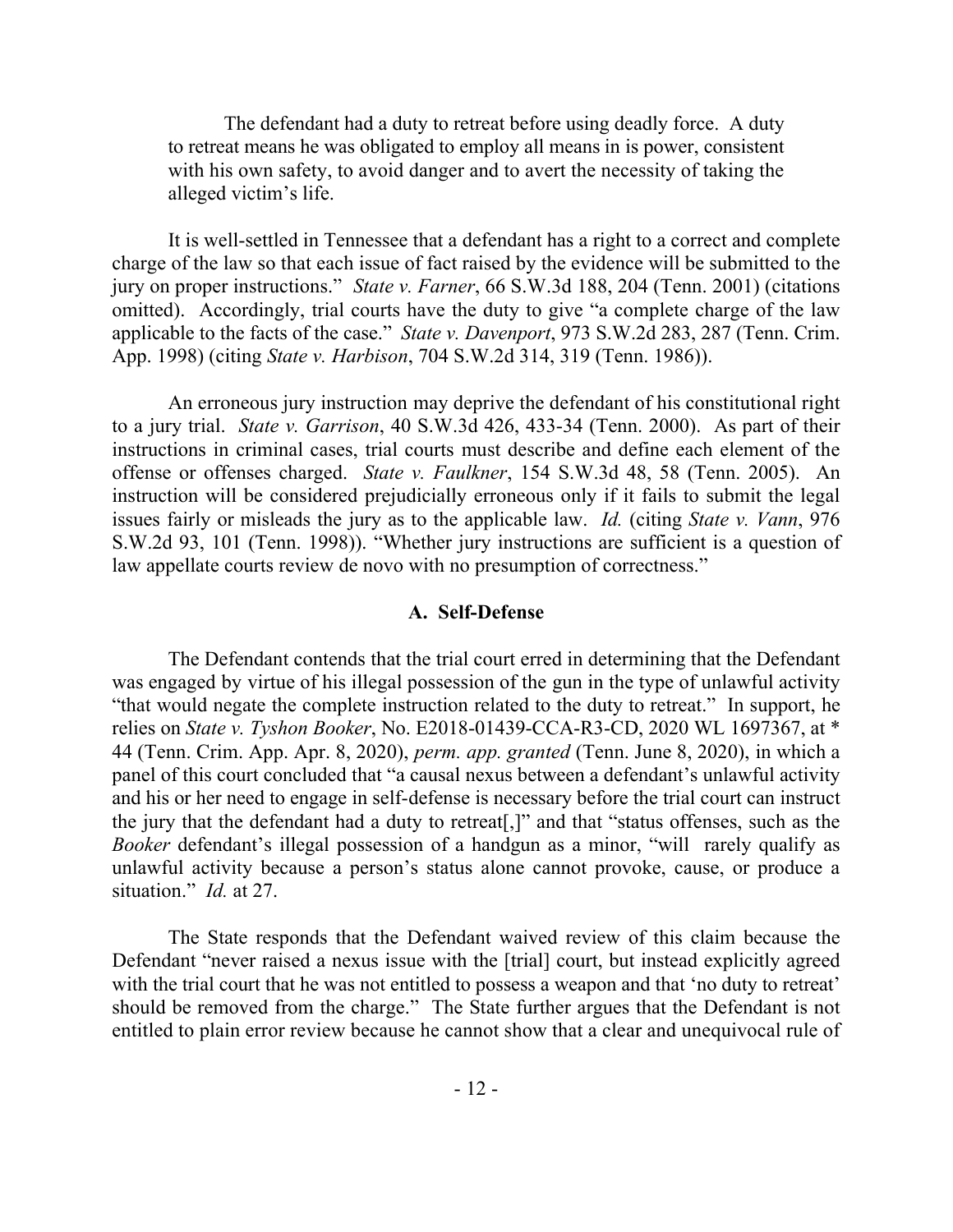law was breached, that he did not waive the issue for tactical reasons, or that review is required to do substantial justice. We agree with the State.

To be entitled to relief under the doctrine of plain error, the Defendant has the burden to establish the presence of the following five factors: (1) the record clearly establishes what occurred in the trial court; (2) a clear and unequivocal rule of law was breached; (3) a substantial right of the accused was adversely affected; (4) the issue was not waived for tactical reasons; and (5) consideration of the error is necessary to do substantial justice. *State v. Vance*, 596 S.W.3d 229, 254 (Tenn. 2020) (citations omitted). "'Moreover, the error must have been of 'sufficient magnitude that it probably changed the outcome of the trial.'" *Id.* (quoting *State v. Banks*, 271 S.W.3d 90, 119 (Tenn. 2008)).

At the time of the offense, Tennessee Code Annotated section 39-11-611(b)(2) provided as follows:

(2) Notwithstanding § 39-17-1322, a person who is not engaged in unlawful activity<sup>1</sup> and is in a place where the person has a right to be has no duty to retreat before threatening or using force intended or likely to cause death or serious bodily injury, if:

(A) The person has a reasonable belief that there is an imminent danger of death or serious bodily injury;

(B) The danger creating the belief of imminent death or serious bodily injury is real, or honestly believed to be real at the time; and

(C) The belief of danger is founded upon reasonable grounds.

Tenn. Code Ann. § 39-11-611(b) (Supp. 2017).

The trial court relied on *State v. Perrier*, 536 S.W.3d 388, 403 (Tenn. 2017), in its decision to remove the no duty to retreat language from the charge. In *Perrier*, our supreme court held that the trial court, as part of its threshold determination of whether to charge self-defense,

should decide whether to charge the jury that a defendant did not have a duty to retreat. As part of that decision, the trial court should consider whether the State has produced clear and convincing evidence that the defendant was

<sup>&</sup>lt;sup>1</sup> This portion of the statute now reads "not engaged in conduct that would constitute a felony or Class A misdemeanor . . . " Tenn. Code Ann. § 39-11-611(b)(2) (2021).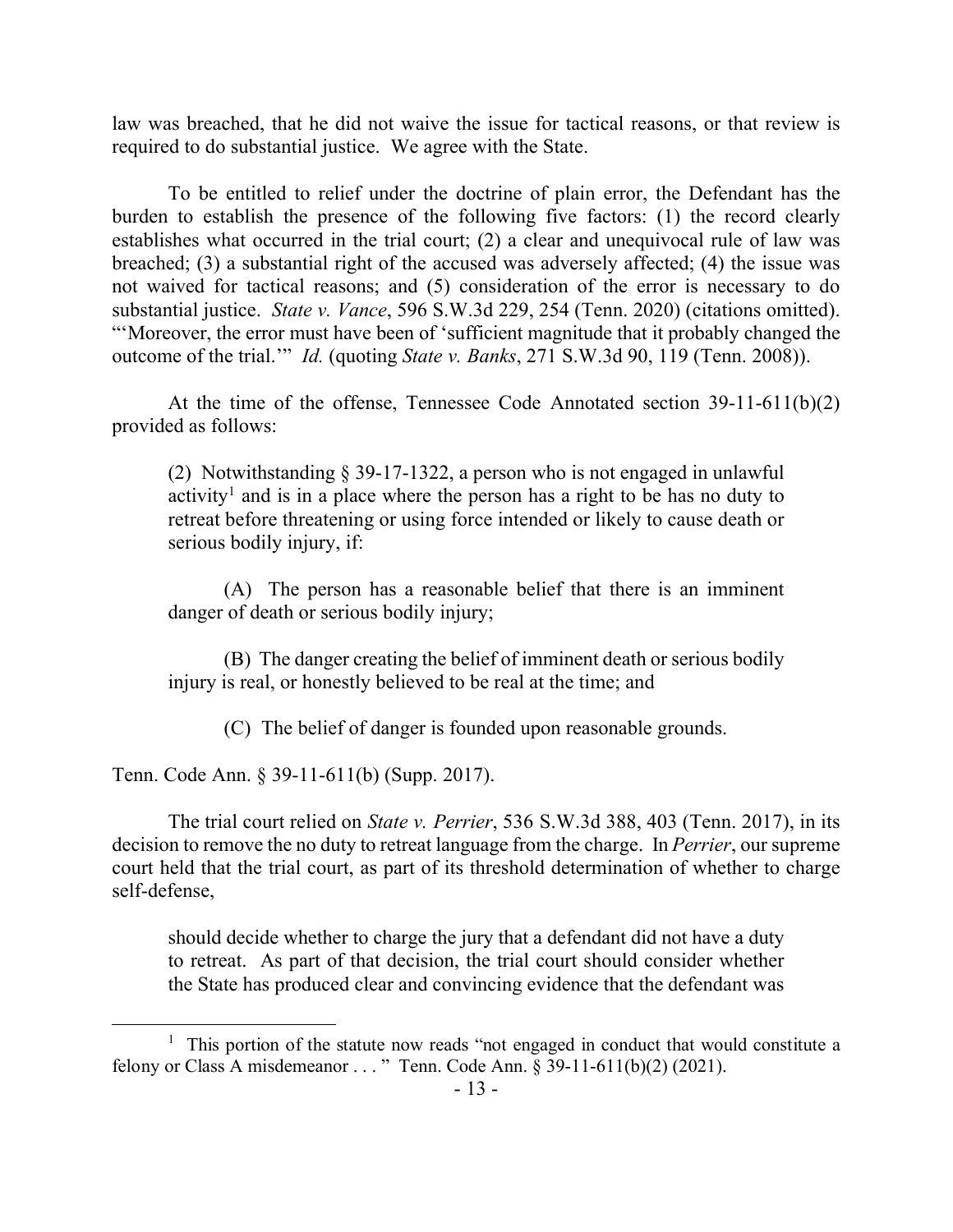engaged in unlawful activity such that the "no duty to retreat" instruction would not apply.

*Id.* at 403. The *Perrier* Court further held that a defendant's possession of a firearm as a convicted felon was encompassed within the "unlawful activity" contemplated by the statute.

The *Perrier* Court found it unnecessary in that case to address whether the unlawful activity by a defendant had to have a causal nexus to the defendant's perceived need to defend himself. *Id.* at 404. As mentioned above, a panel of this court subsequently held in *Booker,* on which the Defendant relies, that there must be a causal nexus "between a defendant's unlawful activity and his or her need to engage in self-defense" and that "status offenses" "will rarely qualify as unlawful activity because a person's status alone cannot provoke, cause, or produce a situation." *Booker*, 2020 WL 1697367, at \* 26. However, as noted by the trial court in its extensive analysis of this issue in its written order overruling the Defendant's motion for new trial, *Booker* is not controlling and other panels of this court have not followed the same analysis. *See e.g. State v*. *Sales*, No. M2017-01116- CCA-R3-CD, 2020 WL 5568621, at \*15 (Tenn. Crim. App. Sept. 17, 2020) ("We note that the Tennessee Supreme Court recently clarified that being a felon in possession of a weapon means that the felon has a duty to retreat before engaging in self-defense, but it does not mean that the felon can never use a weapon for self-defense. [The] Defendant's illegal possession of a gun triggered his duty to retreat but did not preclude him from acting in self-defense [.]" (citation omitted)), *perm app denied* (Tenn. Jan. 13, 2021).

As such, we agree with the State that the Defendant cannot show that a clear and unequivocal rule of law was violated. We further agree with the State that the *Booker* Court's observation that a defendant's status will rarely "produce a situation" does not apply under the facts in this case, in which Ms. Johnson would still be alive were it not for the fact that the Defendant, a convicted felon, was in possession of a weapon that night. We also agree that defense counsel's argument in closing that the Defendant was attempting to leave but was blocked by another vehicle suggests that defense counsel may have waived any objection for tactical reasons. We, therefore, conclude that the Defendant is not entitled to relief on the basis of this issue.

## **B. Instruction on Defendant's Duty to Retreat**

The Defendant contends that the trial court committed prejudicial error by granting the State's requested special instruction on the Defendant's duty to retreat. The Defendant argues that inclusion of the requested language deviated from both the pattern jury instruction and that the clear instruction provided by the *Perrier* Court, was not an accurate statement of Tennessee law, and improperly shifted the burden of proving self-defense to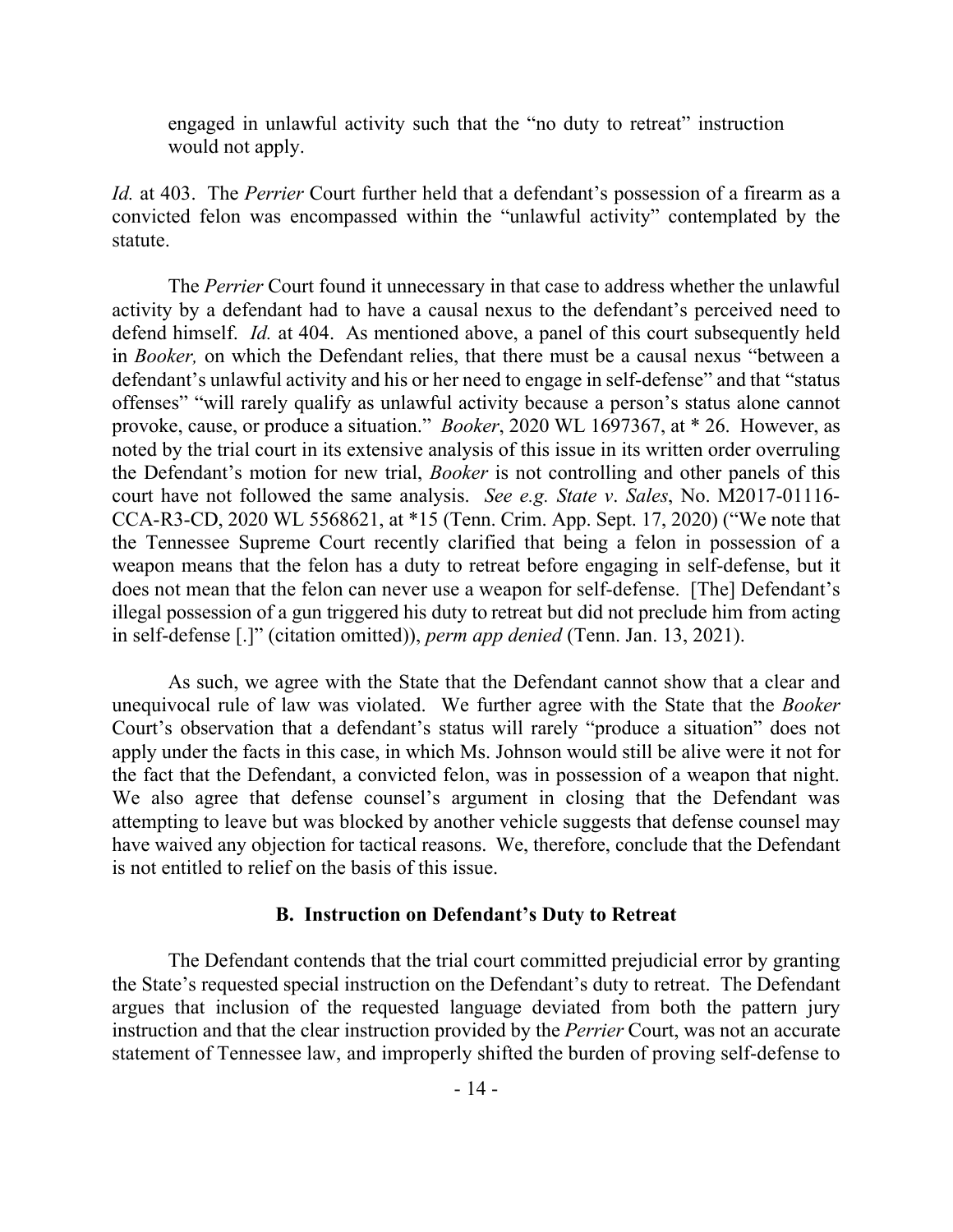the Defendant. The State disagrees, citing *State v. Eddie Smith*, No. W2018-01509-CCA-R3-CD, 2020 WL 3572071, at \*16 (Tenn. Crim. App. June 30, 2020), *perm. app. denied* (Tenn. Dec. 3, 2020), which noted that almost identical language was "a correct statement of the law[.]" We agree with the State.

As an initial matter, we note that pattern jury instructions are not controlling. *See State v. James*, 315 S.W.3d, 440, 446 (Tenn. 2010) ("Trial courts are not limited to the mere recitation of the pattern instructions.") (citation omitted); *State v. Hodges*, 944 S.W.2d 346, 354 (Tenn. 1997) ("[P]attern jury instructions are not officially approved by this Court or by the General Assembly and should be used only after careful analysis. They are merely patterns or suggestions.").

In *Smith*, we rejected a defendant's similar argument about the trial court's inclusion of common law language on a defendant's duty to retreat, finding that it was a correct statement of the law when a defendant does not fall within one of the self-defense statute's enumerated circumstances in which an individual does not have a duty to retreat. We wrote:

As recognized by our supreme court in *Perrier*, when the General Assembly codified the law on self-defense in 1989, it included a provision that eliminated the duty to retreat that had been recognized in common law, including in the statute that "'[t]here is no duty to retreat before a person threatens or uses force.'" *Perrier*, 536 S.W.3d at 397 (quoting T.C.A. § 39- 11-611(a) (1989)). In 2007, the General Assembly re-wrote the statute to provide that a defendant had no duty to retreat only in certain circumstances. *See* T.C.A. § 39-11-611(b); *Perrier*, 536 S.W.3d at 397-98. Thus, logic dictates that the defendant would have a duty to retreat if he or she did not fall within those enumerated circumstances. Furthermore, the trial court analyzed the defendant's argument in *Perrier* that the legislature did not intend for the possession, display, or employment of handguns to be the unlawful activity that would require a defendant to retreat before using defensive force by applying principles set forth under the common law duty to retreat. *Perrier*, 536 S.W.3d at 404. In recognizing that "a duty to retreat does not mean that a person cannot defend herself or himself," the trail court applied the principle from common law that a duty retreat required "'that the slayer must have employed all means in his power, consistent with his own safety, to avoid danger and avert the necessity of taking another's life.'" *Id.* (quoting [*State v.*] *McCray*, 512 S.W.2d [263,] 265 [Tenn. 1974)]). We note that this is the exact language that the trial court used in its instruction. The instruction was a correct statement of the law, and, therefore, the Defendant is not entitled to relief regarding this issue.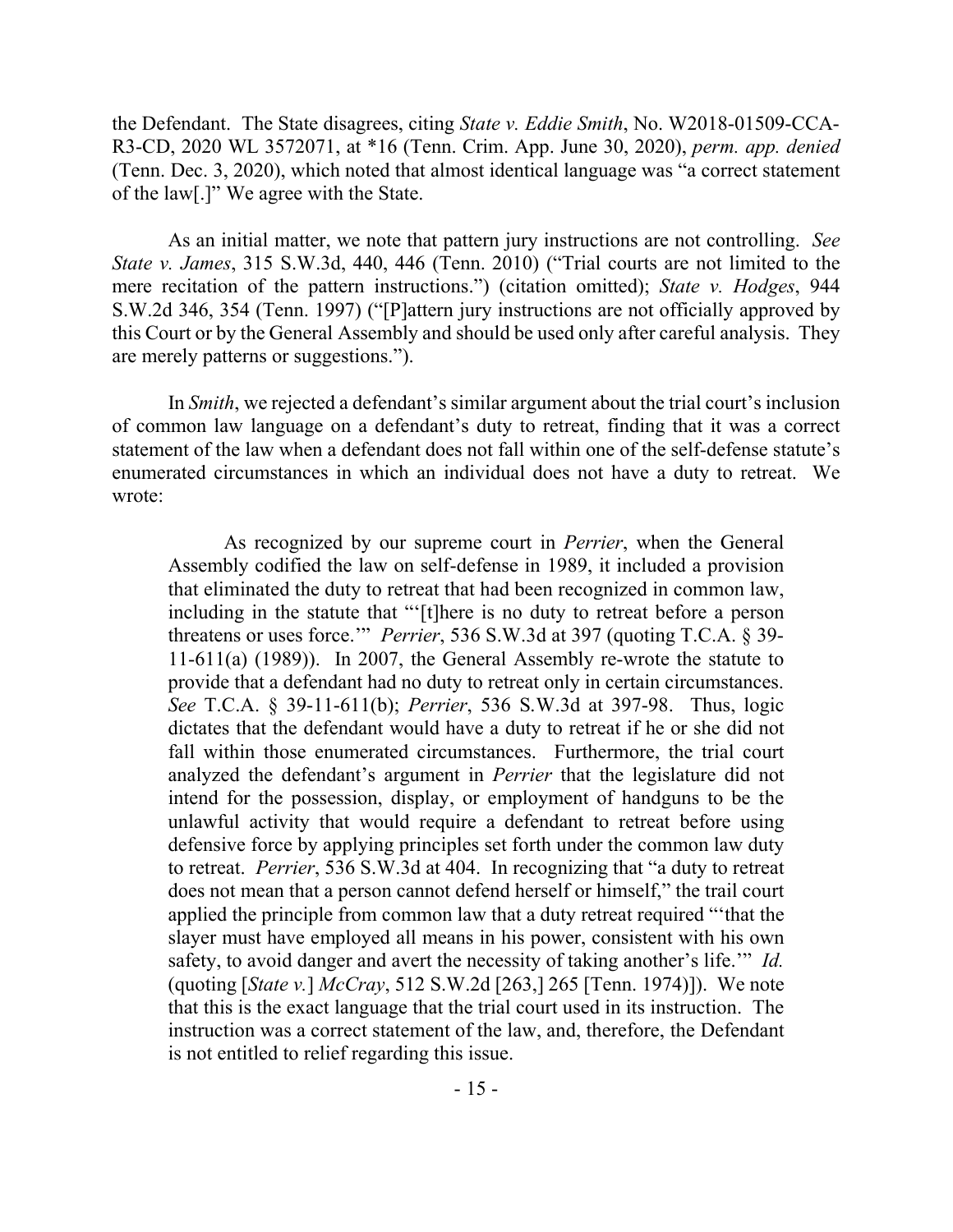*Id.* at \*16.

We, likewise, conclude that the instruction was a correct statement of the law under the facts of this case and that the Defendant is not entitled to relief on the basis of this issue.

## **C. Aggravated Assault Resulting in Death**

The Defendant contends that the trial court erred in refusing his request that the jury be instructed on aggravated assault resulting in death as a lesser-included offense. He asserts that aggravated assault resulting in death is a lesser-included offense of first degree premeditated murder, that the facts supported the instruction, and that the jury would have likely returned a verdict on such had it been presented with the option. The State argues that the Defendant waived review of this issue for failing to make the request in writing. In the alternative, the State argues that the trial court appropriately concluded that aggravated assault resulting in death was not a lesser-included offense to any of the indicted offenses in the case because it contained different elements.

We agree with the State that the Defendant has waived appellate review of this issue for failing to submit the requested instruction in writing. *See* Tenn. Code Ann. § 40-18- 110(c) ("Notwithstanding any other provision of the law to the contrary, when the defendant fails to request the instruction of a lesser included offense as required by this section, the lesser included offense instruction is waived. Absent a written request, the failure of a trial judge to instruct the jury on any lesser included offense may not be presented as ground for relief in either a motion for new trial or on appeal."); *see State v. Page*, 184 S.W.3d 223, 229 (Tenn. 2006) (holding that a failure to instruct on lesser included offenses "is subject to waiver for purposes of plenary appellate review when the issue is not timely raised and properly preserved.").

We, further, agree with the State that the Defendant cannot show the existence of plain error. We, therefore, conclude that the Defendant is not entitled to relief on the basis of this issue.

## **II. Viewing of Mr. Cureton's Firearm**

The Defendant somewhat disingenuously frames his next issue as whether the "trial court erred when it permitted the jury to view items in the jury room that had not been admitted into evidence during the State's case." Specifically, the Defendant complains about the trial court's having responded to the jury's request to see Mr. Cureton's gun by permitting a court officer to take the weapon, which was admitted as a closed boxed exhibit, to the jury room to be removed from its box and viewed by the jurors. When the box containing Mr. Cureton's pistol was admitted into evidence the Defendant did not lodge an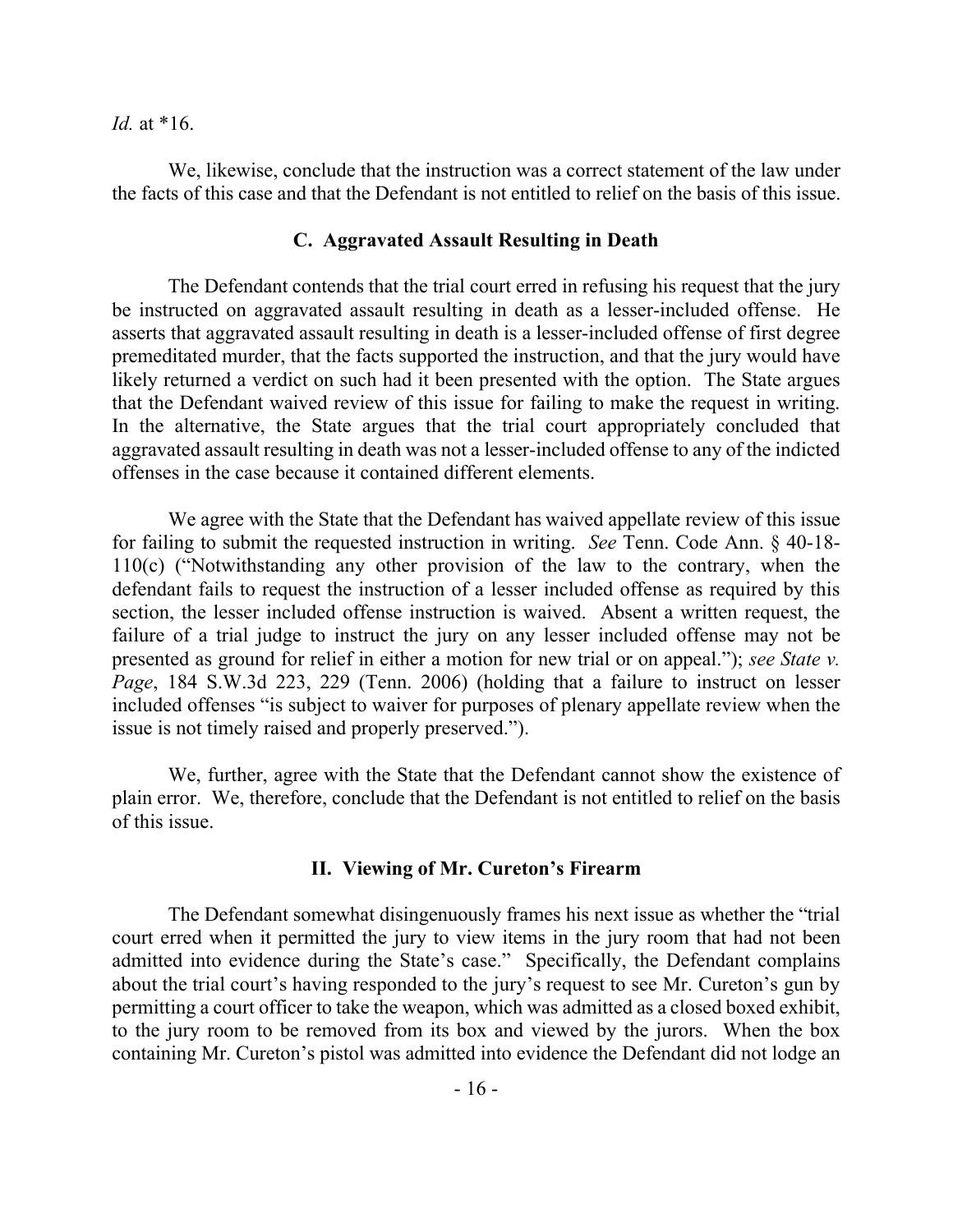objection or voice any concern about the enclosed pistol. Since no objection was lodged, the Defendant argues that the trial court's handling of the jury's request rose to the level of plain error, asserting that he was deprived of his right to a fair trial and an impartial jury by the trial court's *ex parte* communication with the jury, as well as by the trial court's "[m]ore egregious act of permitting its officer to enter the jury room to assist the jurors in their review of the gun in a state that was different from that in which it was admitted into evidence, and to remain in the jury room during deliberations." The Defendant further asserts that the jury's viewing of the gun, which had been cleaned prior to forensic testing, undercut the defense theory that Mr. Cureton was in possession of the gun during the shooting. The State argues that the Defendant cannot show that a clear and unequivocal rule of law was broken, that a substantial right of his was affected, that he did not waive the issue for tactical reasons, and that consideration of the alleged error is necessary to do substantial justice.

In its written order overruling the Defendant's motion for new trial, the trial court noted that a court officer had informed the trial court of the jury's request to see Mr. Cureton's firearm and that the trial court had, pursuant to Rule 30.1 of the Tennessee Rules of Criminal Procedure, allowed the court officer to open the box to enable the jurors to view the weapon in the presence of the court officer. After the viewing, the court officer exited the jury room before the jurors resumed their deliberations.

We agree with the State that the Defendant cannot show the existence of plain error in the trial court's handling of this matter. The jury was entitled to view the gun, which was properly admitted as an exhibit without objection by the Defendant. *See* Tenn. R. Crim. P. 30.1 ("Unless for good cause the court determines otherwise, the jury shall take to the jury room for examination during deliberations all exhibits and writings, except depositions, that have been received into evidence."). Because of the potentially dangerous nature of the exhibit, the trial court acted appropriately and within its authority in setting limits on the manner in which the jury viewed the weapon. *See id.*, *Advisory Comm'n Comments*.

Before the jury returned with its verdicts, the trial court informed the parties of the jury's request and the manner in which the jury had viewed the weapon, without any objection raised by the Defendant. The better practice would have been for the trial court, prior to the jury's viewing of the weapon, to call the parties back to the courtroom to inform them on the record of the jury's request and the trial court's intended action. "To prevent even the appearance of judicial partiality or unfairness, any proceeding involving the jury after it has retired for deliberations should be conducted in open court and in the defendant's presence." *State v. Art Mayse*, No. M2004-03077-CCA-R3-CD, 2006 WL 1132082, at \*8 (Tenn. Crim. App. Apr. 27, 2006) (citing *State v. Tune*, 872 S.W.2d 922,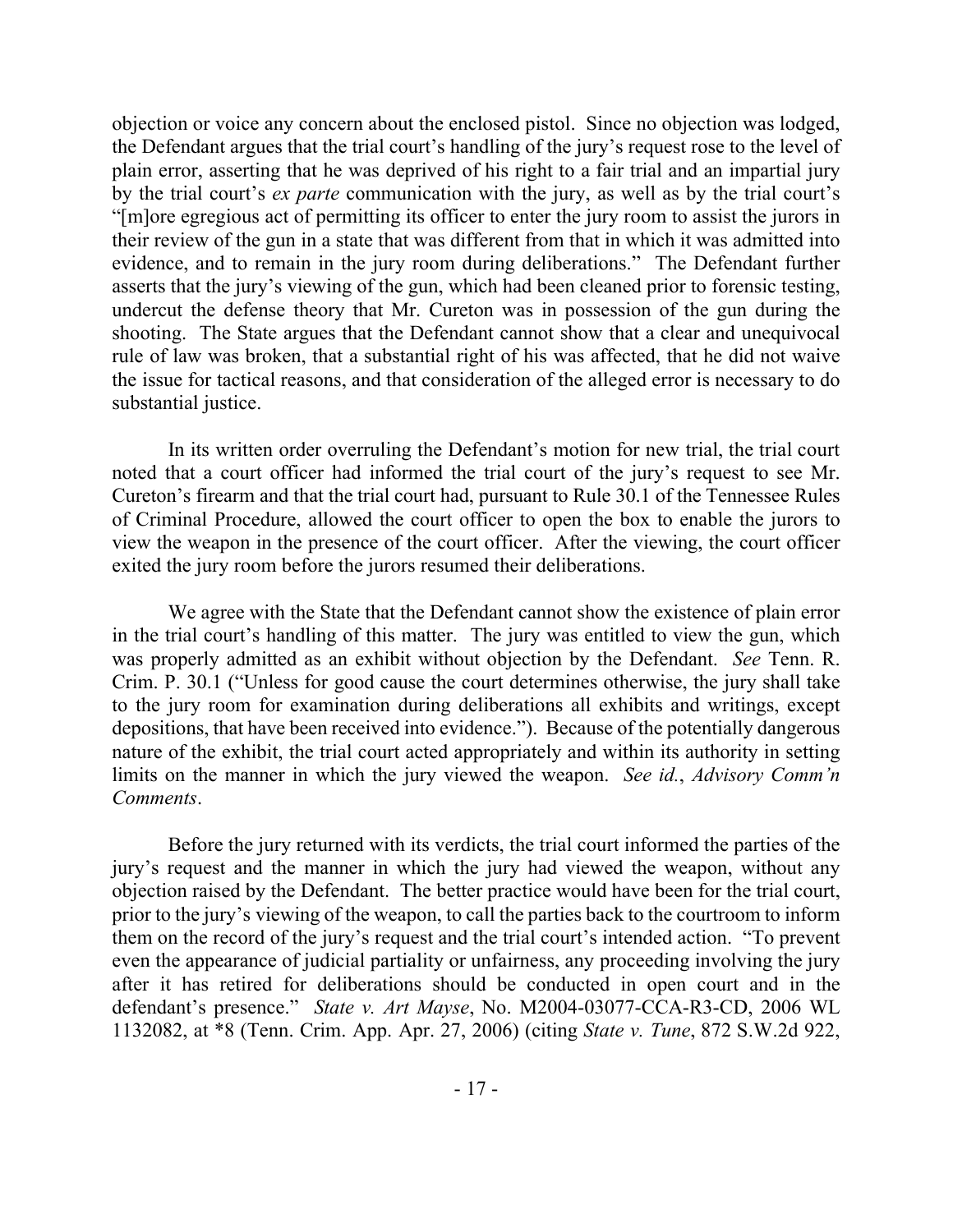929 (Tenn. Crim. App. 1993); *Smith v. State*, 566 S.W.2d 553-559-60 (Tenn. Crim. App. 1978)).

The Defendant cannot, however, show that he suffered any prejudice by the jury's ex parte communication via the court officer with the trial court or by the court officer's display of the gun to the jury. *See Tommy Dale Adams v. State*, No. M2018-00470-CCA-R3-PC, 2019 WL 69999719, at \*28 (Tenn. Crim. App. Dec. 20, 2019) (observing that prejudice to a defendant occurs only when there is a reasonable possibility that ex parte communication between a judge and jury influenced the jury's verdict). Contrary to the Defendant's assertion, the State's position at trial was not that Mr. Cureton did not have the gun during the shooting, but instead that he never displayed or brandished the weapon at the Defendant. Moreover, as noted by the trial court, the jury saw and heard evidence at trial of the blood and dirt that were on the gun and defense counsel argued that point in closing. We, therefore, conclude that the Defendant is not entitled to relief on the basis of this issue.

# **III. Impeachment of Defendant with Prior Convictions**

The Defendant next contends that the trial court erred in allowing the State to impeach his credibility with improper evidence under Tennessee Rule of Evidence 609.

A conviction may be used to impeach the testimony of an accused in a criminal prosecution if the following four conditions are satisfied: (1) the conviction is for a crime punishable by death or imprisonment in excess of one year, or the conviction is for a misdemeanor which involved dishonesty or false statement; (2) less than ten years has elapsed between the date the accused was released from confinement and the commencement of the subject prosecution; (3) the State gives reasonable pretrial written notice of the particular conviction or convictions it intends to use as impeachment; and (4) the trial court concludes that the probative value of the prior conviction on the issue of credibility outweighs its unfair prejudicial effect on the substantive issues. Tenn. R. Evid. 609; *State v. Mixon*, 983 S.W.2d 661, 674 (Tenn. 1999).

Two factors should be considered when deciding whether the probative value of a prior conviction outweighs its unfair prejudicial effect. *Mixon*, 983 S.W.2d at 674. First, "[a] trial court should . . . analyze the relevance the impeaching conviction has to the issue of credibility." *Id.* (citation omitted). Second, if the trial court finds that the prior conviction is probative of the defendant's credibility, then the court should "'assess the similarity between the crime on trial and the crime underlying the impeaching conviction.'" *Id.* (quoting Neil P. Cohen et al., *Tennessee Law of Evidence* § 609.9 at 376 (3d ed. 1995)). The more similar the impeaching conviction is to the offense for which the defendant is on trial, the greater the risk of a prejudicial effect to the defendant. *Id.*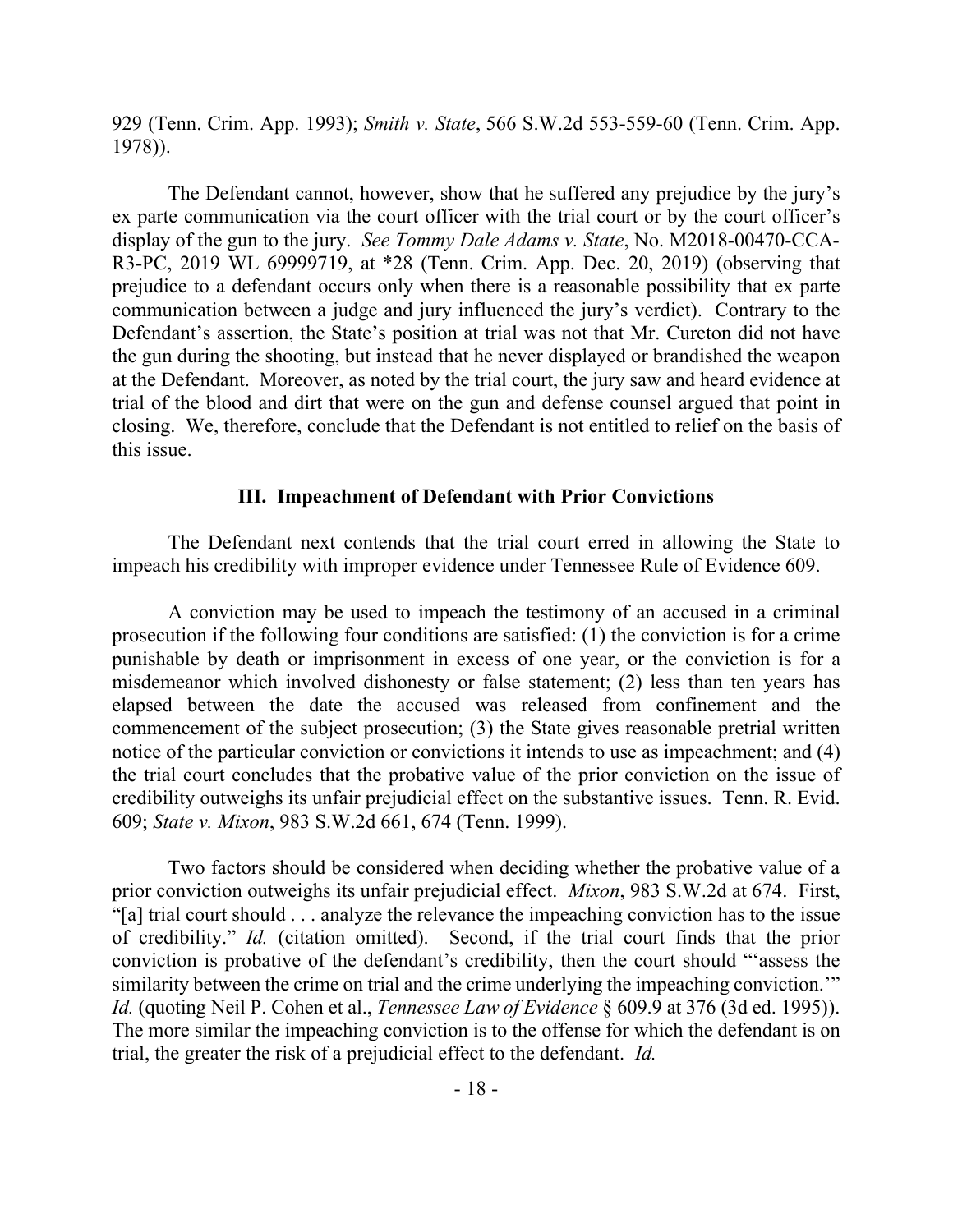This court reviews a trial court's ruling on the admissibility of prior convictions for impeachment purposes under an abuse of discretion standard. *See State v. Waller*, 118 S.W.3d 368, 371 (Tenn. 2003).

We find no abuse of discretion in the trial court's ruling in this matter. After considering several proposed prior convictions, the trial court ruled that some were inadmissible due to age and similarity to the offenses for which the Defendant was on trial but that the Defendant's convictions for two counts of robbery and one count of aggravated burglary were probative on the issue of his credibility and would be admissible for impeachment purposes should the Defendant elect to testify.

The Defendant argues on appeal that the trial court erred in allowing the State to impeach him with his aggravated robbery conviction because the probative value of that conviction on the issue of his credibility was outweighed by the danger that the jury would consider it as propensity evidence of the Defendant's character for violence. The Defendant, however, was not impeached with his prior conviction for aggravated robbery. The record, in fact, reflects that the trial court, in allowing the robbery convictions for impeachment purposes, specifically noted that the convictions were for robbery rather than aggravated robbery. We, therefore, conclude that the Defendant is not entitled to relief on the basis of this issue.

#### **IV. Restriction of Cross-Examination**

The Defendant next contends that the trial court improperly restricted his crossexamination of State's witnesses. Specifically, he complains that the trial court: "repeatedly and erroneously instructed defense counsel . . . that he was cross-examining Mr. Bryant Cureton improperly"; "erroneously curtailed [the Defendant's] crossexamination of Mr. Forrest Bradford by preventing [defense] counsel from referencing Mr. Bradford's prior expressed opinions related to [the Defendant's] claim of self-defense"; and "erroneously restricted [defense] counsel's ability to demonstrate the prior inconsistent statement of Mr. Kenjuante Williams through the testimony of Detective Paul Harris[.]" The Defendant argues that the cumulative effect of these various rulings resulted in a deprivation of the Defendant's Sixth Amendment right to confront witnesses against him. The State responds by arguing that the Defendant, who failed to preserve his objections at trial, cannot show the existence of plain error. We agree with the State.

The record reflects that, during cross-examination of Mr. Cureton, defense counsel attempted to read aloud portions of Mr. Cureton's police interviews and preliminary hearing testimony to show discrepancies in his previous accounts of the shooting. The court interrupted to instruct defense counsel on the proper way to ask his questions and defense counsel proceeded according to the trial court's instructions, eliciting concessions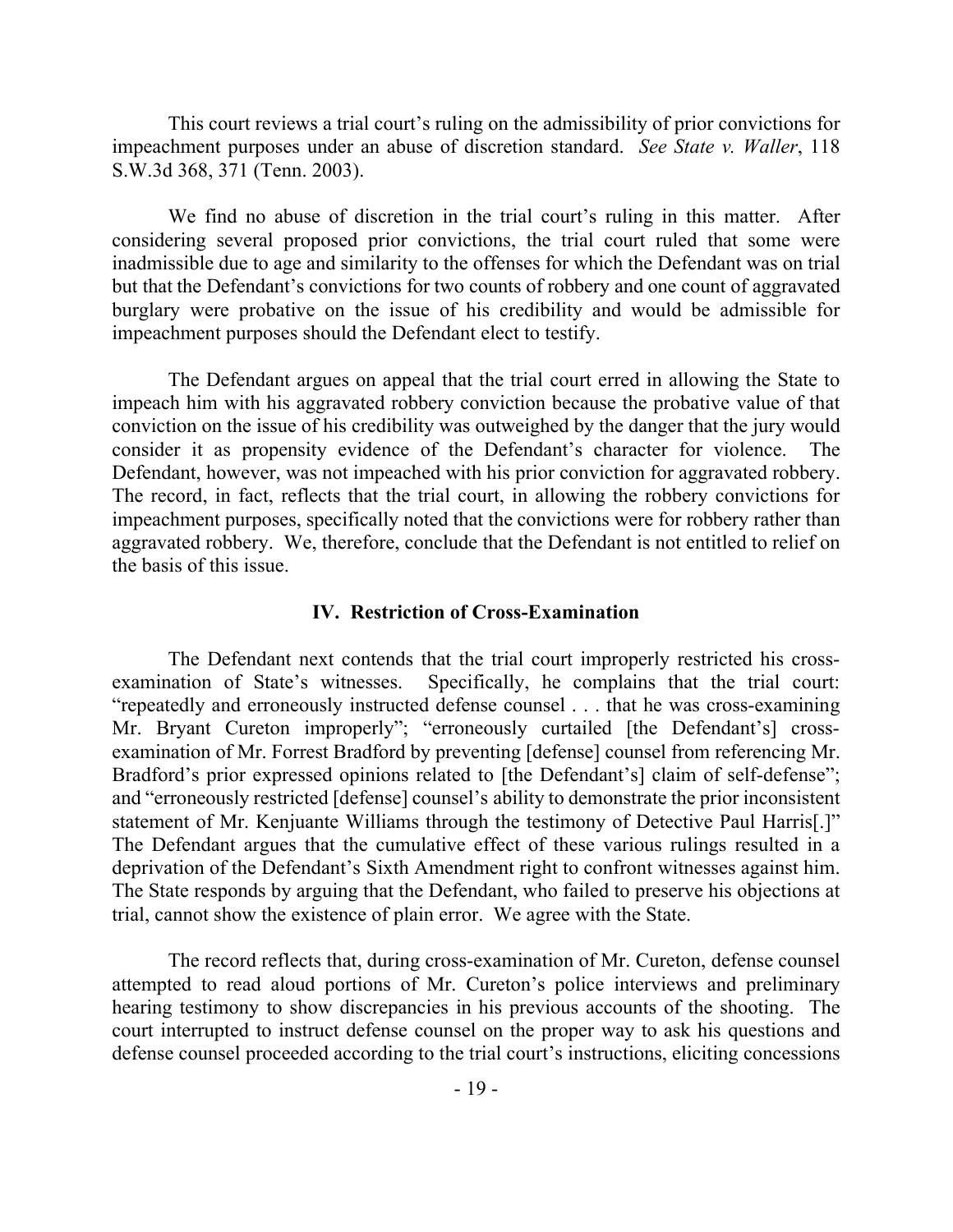from Mr. Cureton about how his trial testimony differed from his previous accounts in several details.

During his cross-examination of Mr. Bradford, defense counsel attempted to elicit information about what Mr. Bradford had said to the Defendant's private investigator regarding the Defendant's claim of self-defense. During the bench conference that followed the State's hearsay objection, defense counsel stated that he wanted to demonstrate Mr. Bradford's bias by asking about his having told the investigator that the Defendant would be "going down" if he claimed self-defense. The trial court then held a jury-out hearing, at which Mr. Bradford testified that, based on his experience, "there was no self-defense" because no one was pointing a gun at the Defendant and his life was not in danger. At that point, defense counsel informed the trial court that he believed they were getting into testimony that would be improper for the jury to hear and that he was withdrawing his request to question Mr. Bradford about his conversation with the investigator.

Before his cross-examination of Mr. Williams began, defense counsel sought guidance from the trial court on the extent to which he could question Mr. Williams about promises made by the police for Mr. Williams' cooperation in the Defendant's case. The trial court informed defense counsel that he could ask Mr. Williams if he had been promised anything in exchange for his testimony, and if so, what he had been promised. The trial court also informed defense counsel that he could ask Detective Harris the same question during his cross-examination. Defense counsel did not object to the trial court's limitation on what he could ask the witnesses and subsequently asked the suggested questions of both witnesses.

After Detective Harris responded on cross-examination that he had made no promises to Mr. Williams, defense counsel pushed Detective Harris to admit that he told Mr. Williams during his interview that if Mr. Williams testified in the Defendant's case, "the next thing you know your case may be dropped." In the sidebar that followed the State's objection, defense counsel stated that he had a recording of the interview in which the detective made that statement. When asked which witness he was trying to impeach with the statement, defense counsel responded that it was both of them and that he could pull up the statement on the tape.

When the trial court expressed its desire to hear the portion of the recording in which Detective Harris promised Mr. Williams that his case would be dismissed in exchange for his cooperation, defense counsel conceded that Detective Harris merely implied that Mr. Williams' case might be dismissed. The trial court informed defense counsel that he could ask Detective Harris if he had implied that Mr. Williams might receive favorable treatment. Defense counsel then asked the question before the jury, to which Detective Harris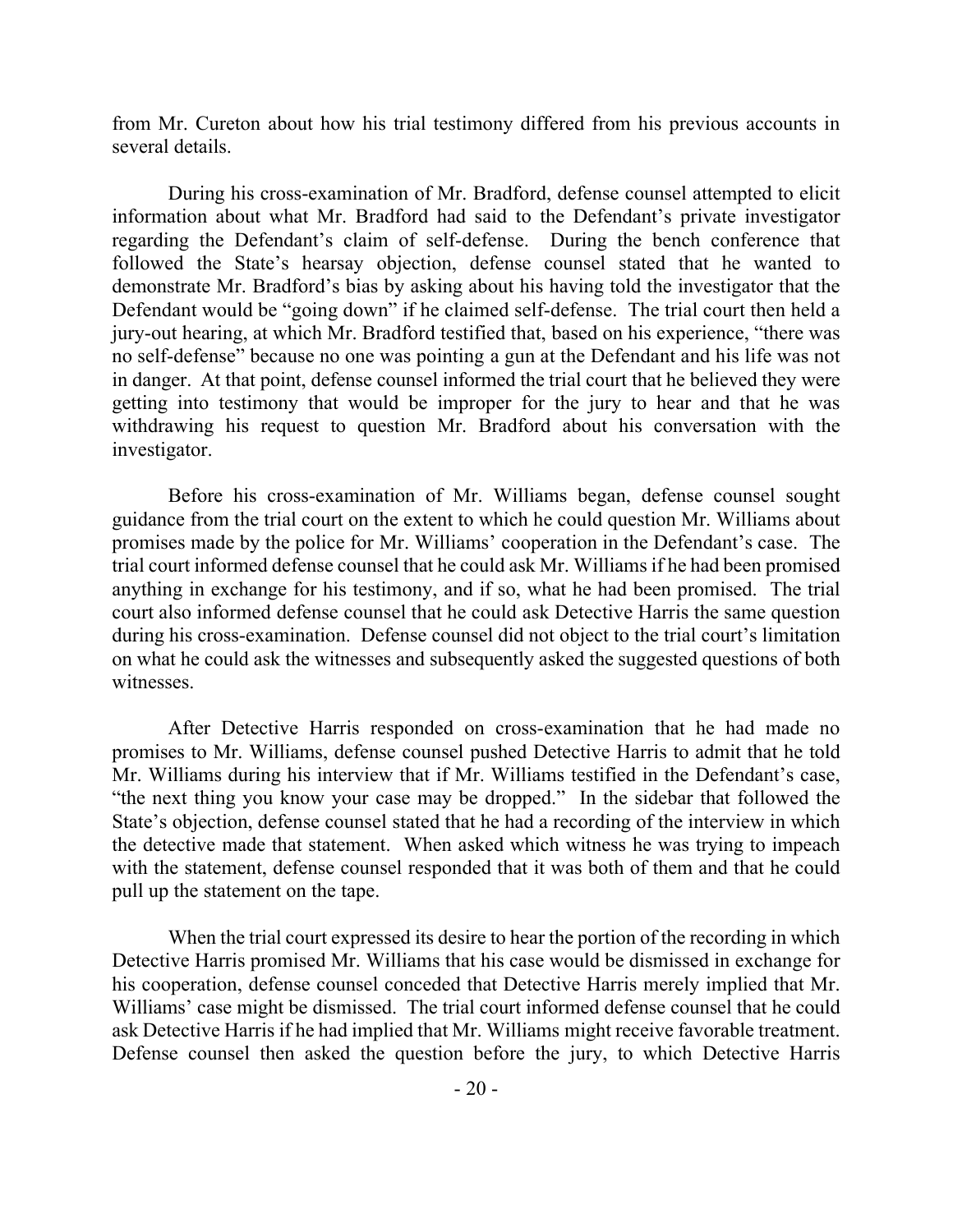responded that "it was definitely suggested that this could help him," but "there was no promise made for anything in particular."

The Defendant's confrontation rights were not violated by the trial court's requiring defense counsel to adhere to the proper methods for impeaching a witness with a prior inconsistent statement or by the trial court's not allowing defense counsel to elicit hearsay from witnesses absent a recognized exception to the hearsay rules. We agree with the State that the Defendant cannot show that a clear and unequivocal rule of law was breached, that a substantial right was violated, that he did not waive the issue for tactical reasons, or that consideration of the alleged error is necessary to do substantial justice. We, therefore, conclude that the Defendant is not entitled to relief on the basis of this issue.

# **V. Limitation of Voir Dire**

The Defendant next contends that the trial court improperly restricted voir dire, thereby violating his constitutional rights to an impartial jury and a fair trial. Specifically, he challenges the trial court's ruling limiting the extent to which he could question the venire members about their feelings about self-defense. The trial court ruled that defense counsel could ask the venire members about whether they believed that individuals have a right to self-defense and whether they would follow the trial court's instructions on the self-defense law, but that he could not question them about the "no duty to retreat" concept. The State argues that the trial court properly exercised its discretion because the Defendant's proposed line of questioning "did not go to the issue of bias" but instead "amounted to arguing his case before the venire."

A defendant's right to an impartial jury is guaranteed by both the United States and the Tennessee Constitutions. U.S. Const. amend. VI; Tenn. Const. art. I, § 9. "'The impartial jury guaranteed by constitutional provisions is one which is of impartial frame of mind at the beginning of trial, is influenced only by legal and competent evidence produced during trial, and bases its verdict upon evidence connecting defendant with the commission of the crime charged.'" *State v. Hugueley*, 185 S.W. 3d 356, 377-78 (Tenn. 2006) (quoting *State v. Lawson*, 794 S.W.2d 363, 367 (Tenn. Crim. App. 1990)). "The ultimate goal of voir dire is to see that jurors are competent, unbiased, and impartial." *State v. Howell*, 868 S.W. 2d 238, 247 (Tenn. 1993). We review a trial court's decisions regarding voir dire and the qualifications of jurors under an abuse of discretion standard. *See id*. at 248 (concluding that "trial court did not abuse its discretion in refusing to allow individual voir dire of prospective jurors with respect to the content of pretrial news reports to which they had been exposed.").

The record reflects that defense counsel expressed his desire to question the venire about the circumstances in which an individual is allowed to use self-defense, stating that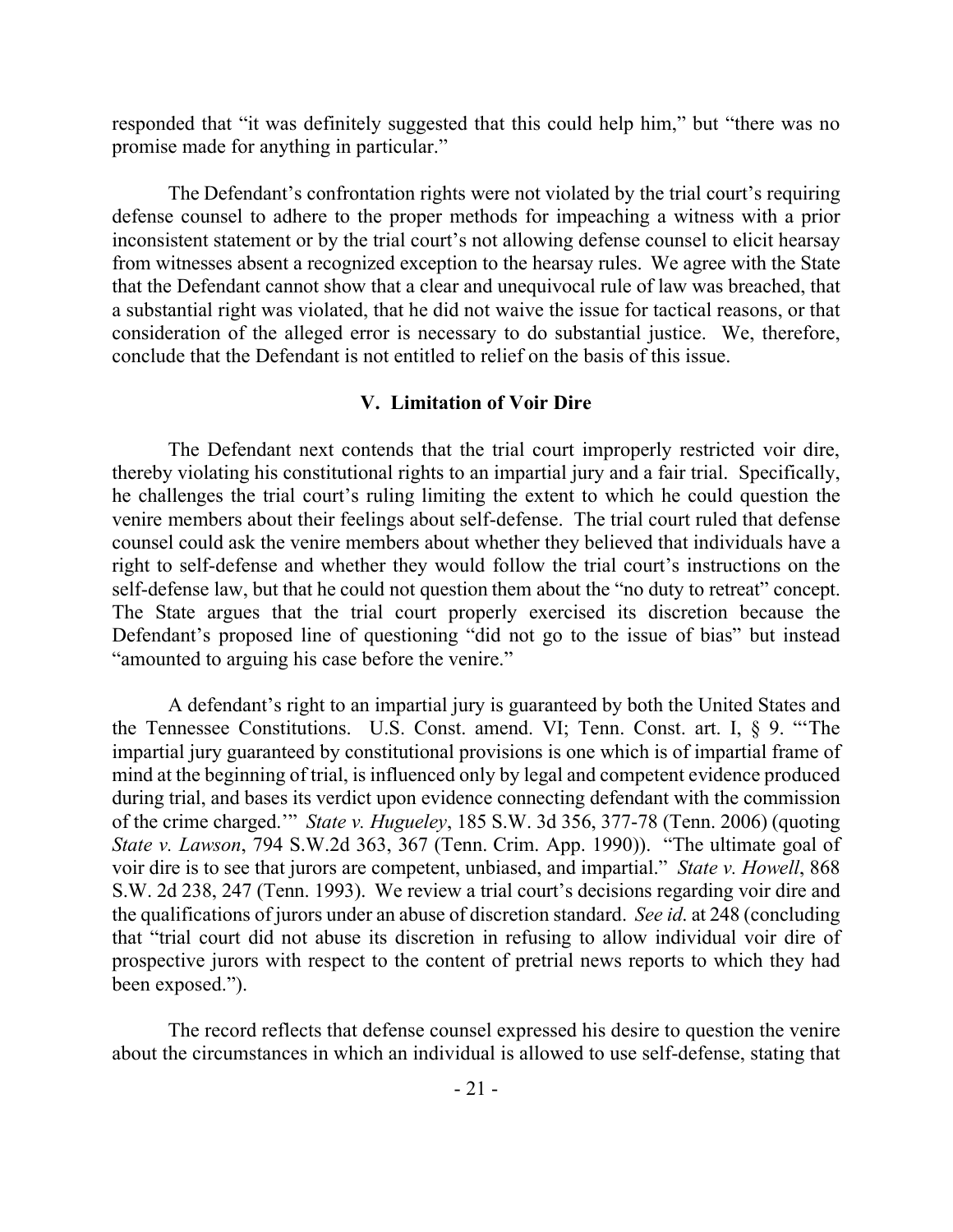his "example was going to be in a fight, do you have to wait until you actually get hit until you are allowed to hit someone else [.]" The trial court, after noting that the purpose of voir dire was "to find out if these jurors will give [the Defendant] a fair trial" and not to go into the specifics of the case, ruled that those questions were too detailed, especially under the circumstances, in which it was as yet unclear whether the facts would support a selfdefense instruction.

We find no abuse of discretion in the trial court's ruling. We, therefore, conclude that the Defendant is not entitled to relief on the basis of this issue.

# **VI. Closing Argument**

The Defendant next contends that the trial court erred by permitting prosecutorial misconduct during closing argument. The Defendant asserts that "[t]he State was permitted to mischaracterize evidence, misstate witnesses' testimony, . . . mislead the jury about the evidence adduced at trial" and to "inject[] issues broader than the guilt or innocence of the accused by discussing his incentive in the trial to be untruthful." In support, the Defendant cites the prosecutor's statement in rebuttal that "All those inconsistencies show you he's not a credible witness[,]" and the prosecutor's argument that the Defendant's version of having fired without looking was inconsistent with the physical evidence that showed where three of the bullets had landed in a beauty salon, on the Toyota that was passing through the parking lot, and in the victim's body. The State points out that the Defendant did not object at trial and argues that the Defendant cannot show the existence of plain error.

We, again, agree with the State. Our review of the closing argument does not reveal any egregious misstatement of the facts or improper commentary on the evidence. The Defendant cannot show that a clear and unequivocal rule of law was breached, that a substantial right of his was affected, that he did not waive the issue for tactical reasons, or that consideration of the alleged error is necessary to do substantial justice. *See Vance,*  596 S.W.2d at 254.. We, therefore, conclude that the Defendant is not entitled to relief on the basis of this issue.

## **VII. Perjurious Testimony**

The Defendant next contends that the trial court erred by permitting what he characterizes as the clearly perjurious testimony of Mr. Williams without taking any remedial measures or instructing the jury regarding the testimony. In his amended motion for new trial and at the hearing on the motion, the Defendant asserted that Mr. Williams, who was incarcerated on a probation violation at the time of the Defendant's trial, "committed perjury when he testified he had no agreements with the State about being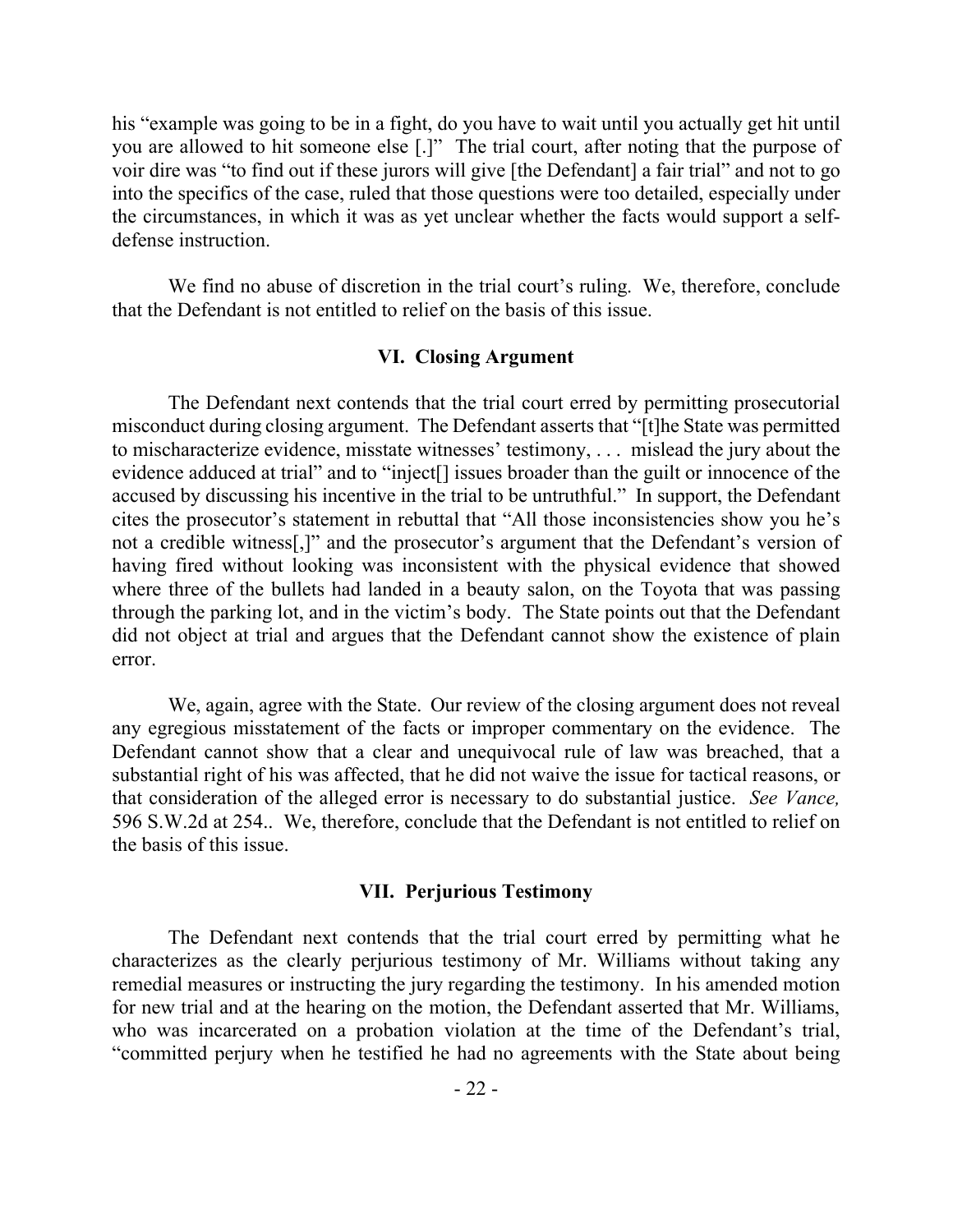released from custody and that he did not expect to get any benefits from testifying" because he was released from custody thirty-three days after his testimony on a petition to suspend that was not opposed by the State.

The Defendant presented no evidence to establish that Mr. Williams committed perjury at the hearing on his motion for new trial, much less during the trial itself, when the trial court would have had the opportunity to take remedial action. The Defendant's assertion that Mr. Williams lied is pure speculation based on the fact that Mr. Williams was released from custody without opposition by the State soon after the trial concluded. We, therefore, conclude that the Defendant is not entitled to relief on the basis of this issue.

# **VIII. Sufficiency of the Evidence**

The Defendant next contends that the evidence was insufficient to sustain his convictions for first degree premeditated and felony murder, attempted first degree premeditated murder, and employing a firearm during the commission of a dangerous felony. Specifically, the Defendant argues that there was insufficient proof of the essential element of premeditation in each of the above convictions. In support, he cites, among other things, evidence that he made no declarations of his intent to kill Mr. Cureton, that he was already armed and did not procure a weapon for the purpose of killing Mr. Cureton, that Mr. Cureton was armed, that the killing was not particularly cruel, that he made no preparations to conceal the shooting before it occurred, and that he was not calm after the shooting. The State argues that the evidence was sufficient for the jury to find the existence of premeditation. We agree with the State.

When the sufficiency of the evidence is challenged on appeal, the relevant question of the reviewing court is "whether, after viewing the evidence in the light most favorable to the prosecution, any rational trier of fact could have found the essential elements of the crime beyond a reasonable doubt." *Jackson v. Virginia*, 443 U.S. 307, 319 (1979); s*ee also* Tenn. R. App. P. 13(e) ("Findings of guilt in criminal actions whether by the trial court or jury shall be set aside if the evidence is insufficient to support the findings by the trier of fact of guilt beyond a reasonable doubt."); *State v. Evans*, 838 S.W.2d 185, 190-92 (Tenn. 1992); *State v. Anderson*, 835 S.W.2d 600, 604 (Tenn. Crim. App. 1992).

Accordingly, on appeal, the State is entitled to the strongest legitimate view of the evidence and all reasonable inferences that may be drawn from it. *See State v. Williams*, 657 S.W.2d 405, 410 (Tenn. 1983). All questions involving the credibility of witnesses, the weight and value to be given the evidence, and all factual issues are resolved by the trier of fact. *See State v. Pruett*, 788 S.W.2d 559, 561 (Tenn. 1990). "A jury conviction removes the presumption of innocence with which a defendant is initially cloaked and replaces it with one of guilt, so that on appeal a convicted defendant has the burden of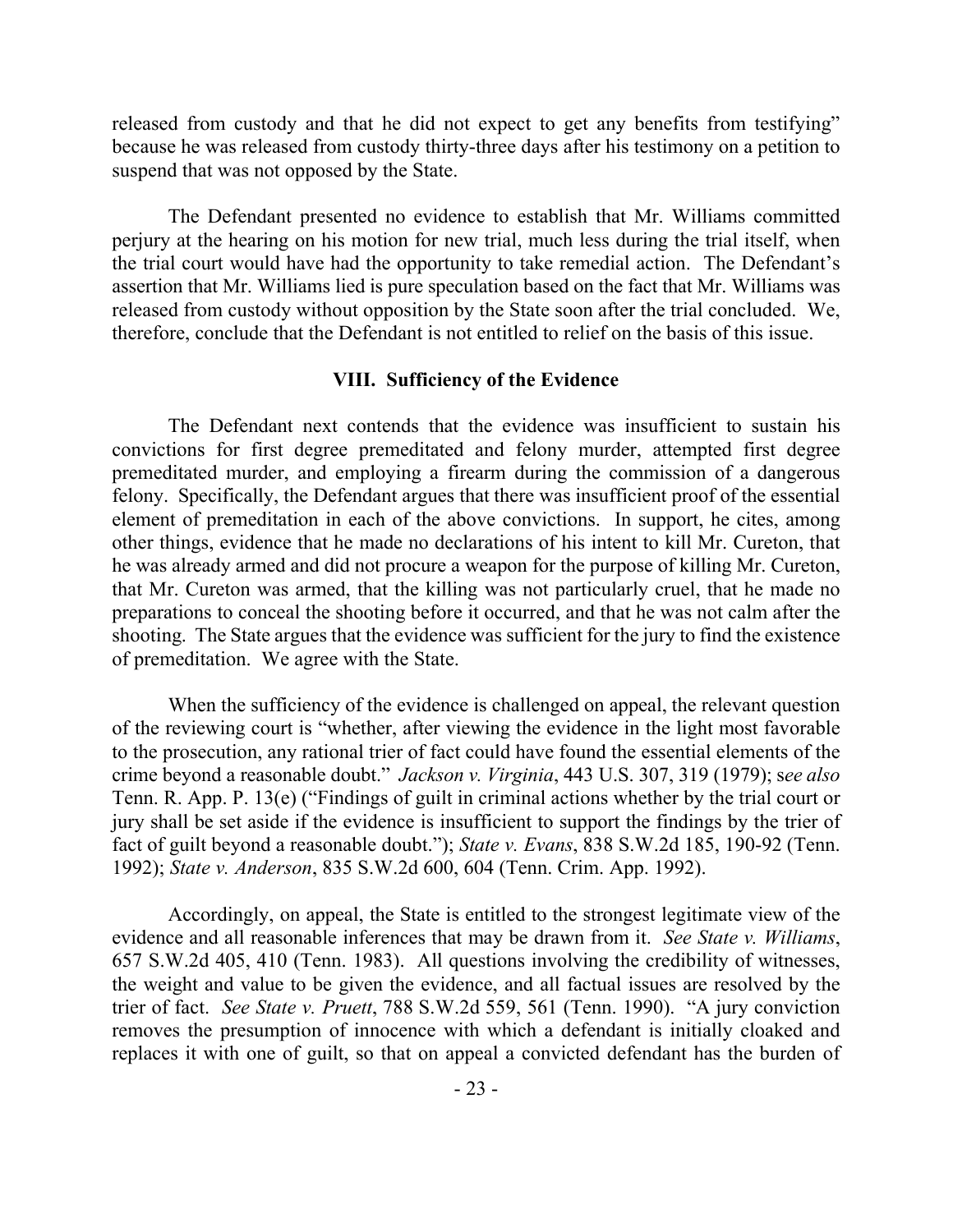demonstrating that the evidence is insufficient." *State v. Tuggle*, 639 S.W.2d 913, 914 (Tenn. 1982).

The guilt of a defendant, including any fact required to be proven, may be predicated upon direct evidence, circumstantial evidence, or a combination of both direct and circumstantial evidence. *See State v. Pendergrass*, 13 S.W.3d 389, 392-93 (Tenn. Crim. App. 1999). The standard of review for the sufficiency of the evidence is the same whether the conviction is based on direct or circumstantial evidence or a combination of the two. *See State v. Dorantes*, 331 S.W.3d 370, 379 (Tenn. 2011).

## **A. Premeditated Murder and Attempted Premeditated Murder**

The Defendant was convicted of the first degree premeditated murder of Ms. Johnson and the attempted first degree premeditated murder of Mr. Cureton. For the purposes of this case, first degree premeditated murder is defined as "[a] premeditated and intentional killing of another." Tenn. Code Ann. §39-13-202 (2014 & 2018). Criminal Attempt occurs when a person who, "acting with the kind of culpability otherwise required for the offense . . . [a]cts with intent to cause a result that is an element of the offense, and believes the conduct will cause the result without further conduct on the person's part[.]" *Id.* at § 39-12-101(a).

Premeditation requires that the act be "done after the exercise of reflection and judgment" and committed when the accused "was sufficiently free from excitement and passion as to be capable of premeditation." *Id.* at § 39-13-202(d). Whether premeditation exists is a factual question for the jury to determine from all the evidence, including the circumstances surrounding the killing. *State v. Davidson*, 121 S.W.3d 600, 614 (Tenn. 2003). Our supreme court has provided a non-exclusive list of factors from which a jury may infer premeditation, including the defendant's declarations of an intent to kill, evidence of the procurement of a weapon, the defendant's use of a weapon on an unarmed victim, the particular cruelty of the killing, evidence of the infliction of multiple wounds, the defendant's preparation before the killing to conceal the crime, destruction or secretion of evidence after the killing, and the defendant's calmness immediately after the killing. *State v. Nichols*, 24 S.W.3d 297, 302 (Tenn. 2000). Additional evidence from which a jury may infer premeditation is establishment of a motive for the killing. *State v. Leach*, 148 S.W.3d 42, 54 (Tenn. 2004).

Viewed in the light most favorable to the State, the evidence established that the Defendant, apparently convinced that Mr. Cureton was mocking him, gave Mr. Cureton several hard stares inside the liquor store, waited for him to emerge from the store, had his companion block Mr. Cureton's vehicle while he asked Mr. Cureton in a hostile tone if he knew him, asked his companion to hand him his gun after Mr. Cureton cursed him and told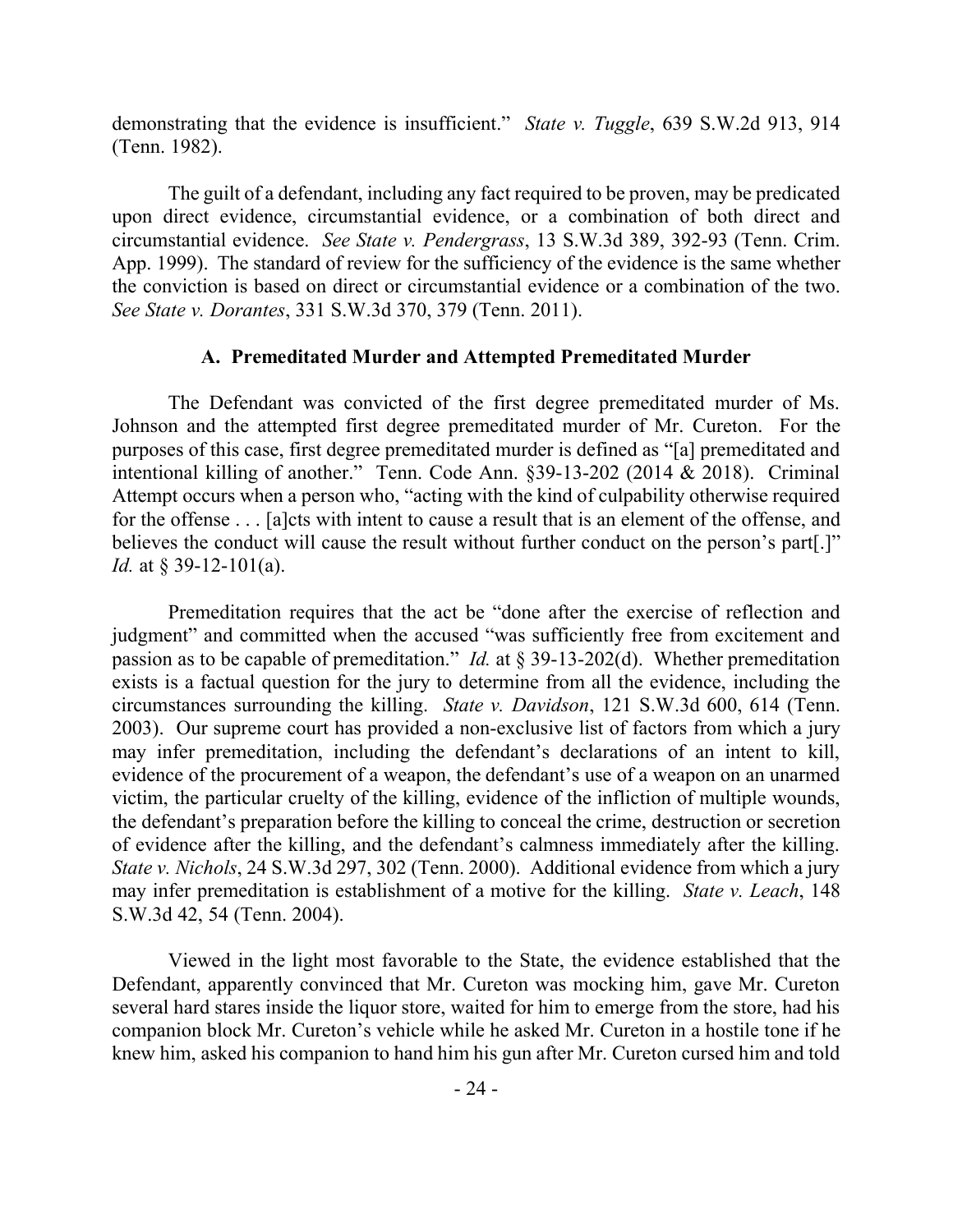him to get away, blocked Mr. Cureton's exit from the parking lot, and then fired five shots directly at Mr. Cureton, who had his hands raised in the air and was not holding his gun, before fleeing the scene with his companion. The evidence further established that one of the shots that the Defendant intended for Mr. Cureton struck and killed Ms. Johnson.

From all this evidence, a rational jury could have reasonably found that the Defendant premeditated the shooting, that he intended to kill Mr. Cureton, and that his actions caused the death of Ms. Johnson. The fact that Ms. Johnson was not the Defendant's intended victim does not mean that the jury could not find him guilty of her first degree premeditated murder. *Millen v. State*, 988 S.W.2d 164, 168 (Tenn. 1999) ("In short, if the evidence demonstrates that the defendant intended to 'cause the result,' the death of a person, and that he did so with premeditation and deliberation, then the killing of another, even if not the intended victim (i.e. intended result), is first degree murder."). We, therefore, conclude that the evidence was sufficient to sustain the Defendant's convictions for the first degree premeditated murder of Ms. Johnson and the attempted first degree premeditated murder of Mr. Cureton.

# **B. First Degree Felony Murder**

 The Defendant was also convicted of the first degree felony murder of Ms. Johnson. For the purposes of this case, first degree felony murder is defined as "[a] killing of another committed in the perpetration of or attempt to perpetrate any first degree murder[.]" Tenn. Code Ann. § 39-13-202(a)(2) (2014 & 2018). Thus, to sustain the conviction, the State had to prove beyond a reasonable doubt that the Defendant killed Ms. Johnson during his attempt to commit the first degree premeditated murder of Mr. Cureton. As we have previously discussed, there was sufficient evidence from which a rational jury could reasonably find that the Defendant killed Ms. Johnson during his attempt to commit the first degree premeditated murder of Mr. Cureton. Accordingly, we conclude that the evidence was sufficient to sustain the Defendant's conviction for first degree felony murder.

### **C. Employing a Firearm During the Commission of a Dangerous Felony**

The Defendant was convicted of employing a firearm during the commission of a dangerous felony, which in this case was the attempted first degree premeditated murder of Mr. Cureton. *See* Tenn. Code Ann. § 39-17-1324(b)(1), (i)(1)(A) (2014 & 2018). The Defendant once again argues that there was insufficient evidence that he acted with premeditation. We disagree. Accordingly, we conclude that the evidence was sufficient to sustain the Defendant's conviction.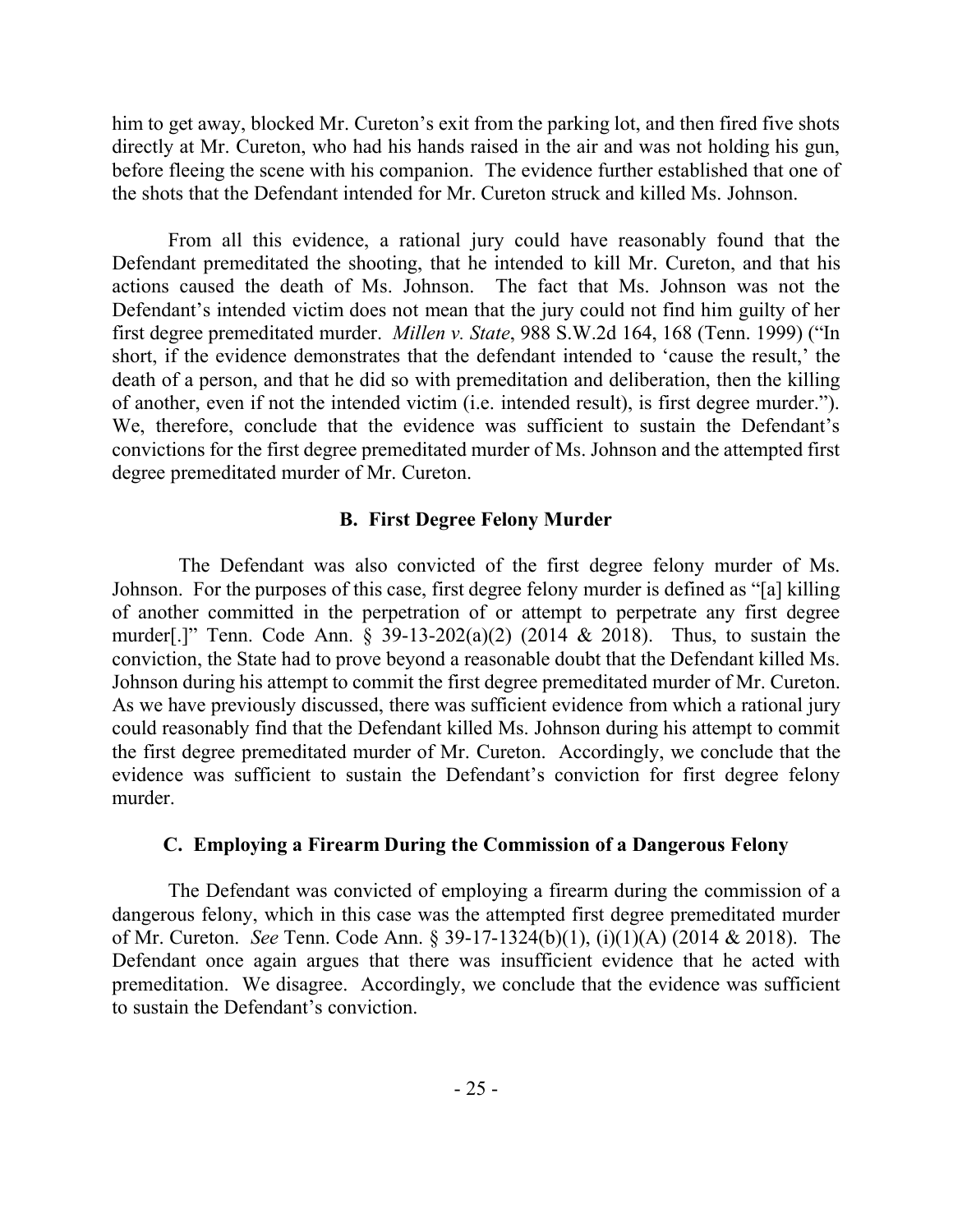#### **IX. Testimony about Bullet Strike to Vehicle**

The Defendant next contends that the trial court erred in allowing the State to present evidence about the bullet strike to the Toyota through Ms. Conner, who had no personal knowledge of how the damage occurred to the vehicle. He argues that "Ms. Conner did not know how or when the 'bullet defect' in the unrelated vehicle occurred and to permit her to testify without restriction created the prejudicial impression to the jury that [the Defendant's] gunfire on that occasion was reckless and untargeted, undermining his later defense of self-defense."

The admissibility of evidence generally lies within the sound discretion of the trial court, and this court will not interfere with the exercise of that discretion unless a clear abuse appears on the face of the record. *State v. Franklin*, 308 S.W.3d 799, 809 (Tenn. 2010) (citing *State v. Lewis*, 235 S.W.3d 136, 141 (Tenn. 2007)). "An abuse of discretion occurs when the trial court applies an incorrect legal standard or reaches a conclusion that is illogical or unreasonable and causes an injustice to the party complaining." *Lewis*, 235 S.W. 3d at 141 (internal quotation and citation omitted).

Before Ms. Conner's testimony, the trial court held a jury-out hearing to consider the Defendant's objection to the admission of evidence of the bullet strike to the Toyota. At its conclusion, the trial court ruled that it would allow the testimony and noted that the Defendant could argue against the weight the jury should give the evidence.

We find no abuse of discretion in the trial court's allowing the testimony. As the State points out, testimony that one of the bullets struck a random vehicle in the parking lot arguably helped, rather than hurt, the Defendant's case because it supported his account that he fired four or five bullets without aiming as he was exiting the parking lot. In any event, defense counsel was able to highlight to the jury the fact that Ms. Conner's only information about where the vehicle was located at the time of the shooting came from the driver of the vehicle, whose name she had not recorded and who was not a witness at trial. We, therefore, conclude that the Defendant is not entitled to relief on the basis of this issue.

## **X. Sentencing**

The Defendant claims that his effective sentence of life plus sixty years is excessive because the trial court misapplied enhancement factors and improperly ordered consecutive sentencing. The State argues that the trial court properly sentenced the Defendant. We conclude that the Defendant's sentence is not excessive.

At sentencing, Lamarcus Childrous testified that he was Ms. Johnson's older brother and that he drove from Illinois to speak at the sentencing hearing. He acknowledged that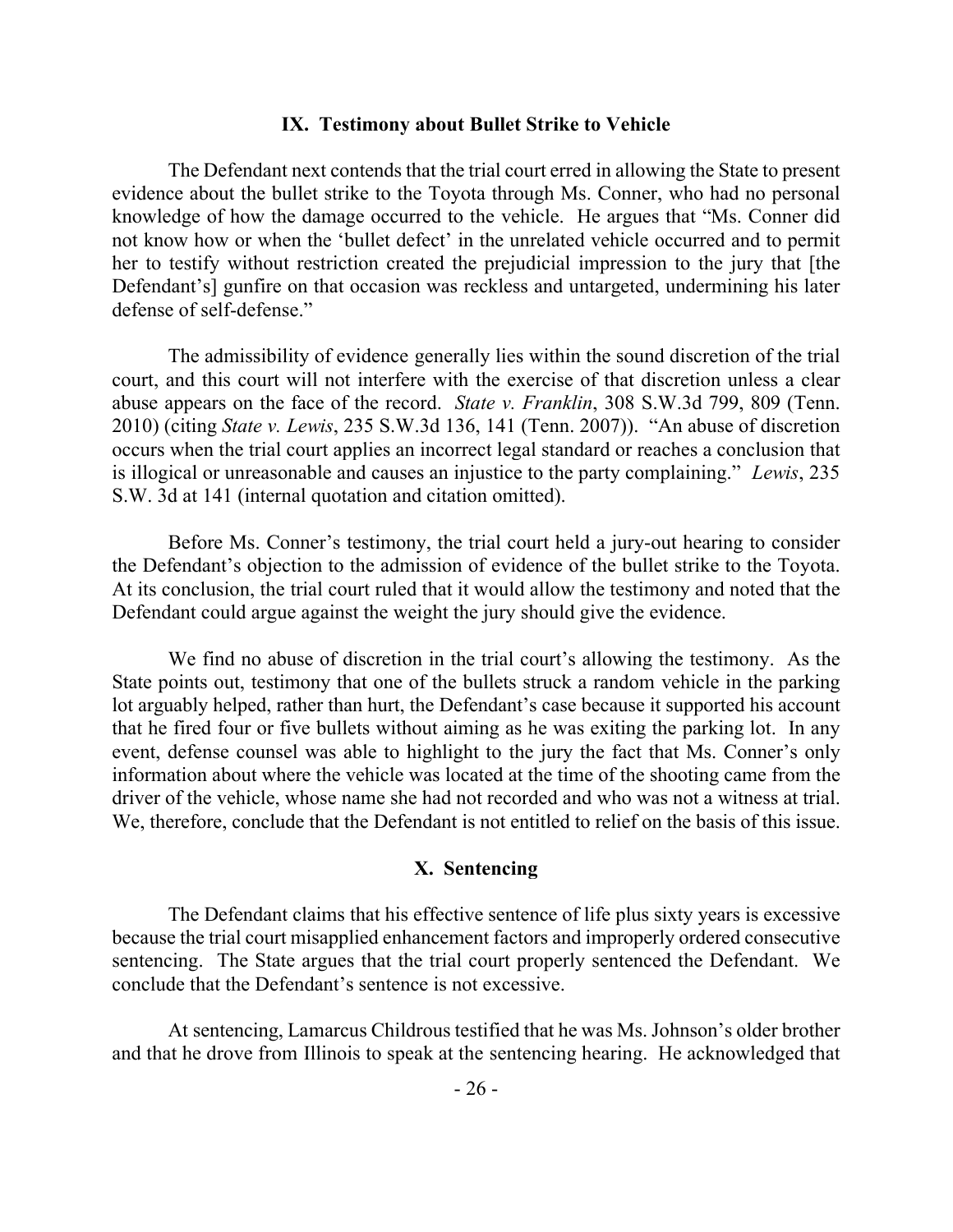Ms. Johnson's death had affected him emotionally and explained that she slept in bed with him from the time she was a newborn baby, that he was both a father and a brother to her, and that he even bought her clothes to wear for her first job. Ms. Johnson had six children, the youngest of which was born on April 17, 2018, and the "paternal side" of the children was not involved in their lives. Mr. Childrous said her death had affected many people.

The trial court allowed Mr. Childrous to read aloud a text message written by Ms. Johnson's oldest son, who was thirteen years old. In the text message, the child described his mother as trusting, caring, and forgiving and said that she "would have never done any harm to anyone in the way that she was harmed." The child also said that his mother's life had been "robbed from her and us alike" and that her death had been particularly difficult for his younger brother, who witnessed the shooting.

The State introduced the Defendant's presentence report into evidence. The report reflected that the thirty-five-year-old Defendant was not married but that he had been in a relationship with his girlfriend for nine years. The Defendant said in the report that he and his girlfriend had a two-year-old daughter and that he had a sixteen-year-old daughter from a previous relationship. The Defendant reported that he dropped out of high school during the tenth grade but that he completed a program to obtain his GED in 2007 and completed the Design for Living program in 2012. He said that he began using alcohol and marijuana when he was fourteen years old but that he was not addicted to alcohol and had not used marijuana since 2011. He also said that he began using oxycodone and Ecstasy when he was seventeen or eighteen years old but that he had not used Ecstasy since 2004 and last used oxycodone prior to his arrest in this case. According to the Defendant, he completed a residential drug abuse program while he was in the Davidson County Jail. Regarding employment, the Defendant stated that he was employed by Kentucky Fried Chicken at the time of his arrest in this case and that he had worked there about six months. Prior to working for Kentucky Fried Chicken, he worked full time as a cook at another restaurant. However, he left that job because he needed to reduce his work hours to enroll in college.

The report showed the following criminal history for the Defendant: A 2010 conviction of misdemeanor theft; a 2010 conviction of possession of a firearm during the commission of a dangerous felony while having a prior felony conviction; a 2009 conviction of misdemeanor drug possession; a 2003 conviction of convicted felon in possession of a weapon; a 2003 conviction of reckless endangerment involving a deadly weapon; and a 2002 misdemeanor conviction of gambling. The report also showed that the Defendant received a four-year sentence to be served on probation for his 2010 conviction of possession of a firearm but that he violated probation and was ordered to serve the balance of his sentence in confinement and complete a residential drug abuse program.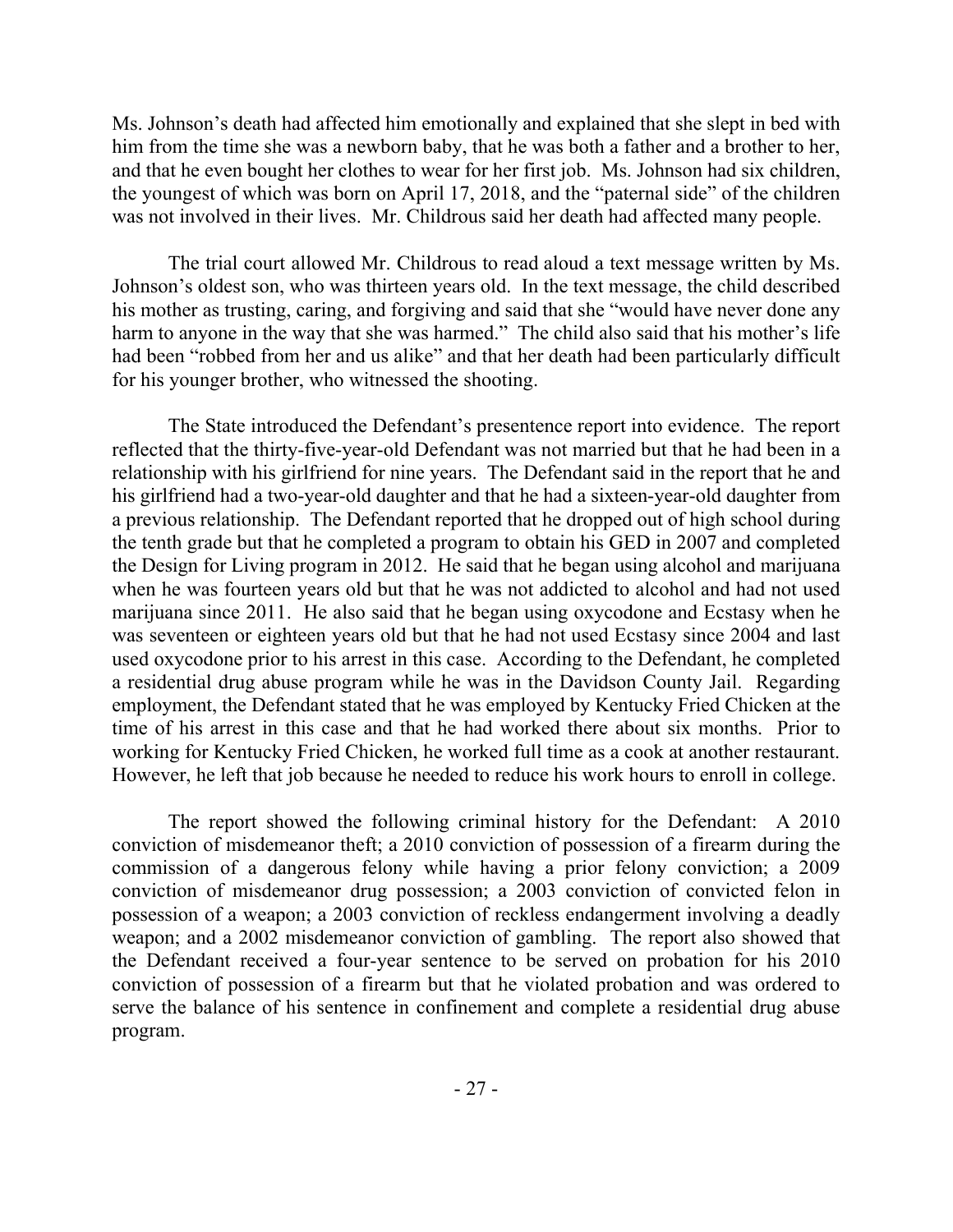The Defendant's Strong-R assessment classified his overall risk to reoffend as moderate. The assessment concluded that he had high needs relevant to "Education"; moderate needs relevant to "Aggression," "Alcohol/Drug Use," and "Residential"; and low needs relevant to "Friends," "Attitudes/Behaviors," "Mental Health," and "Employment."

The trial court noted that the State filed a notice of enhanced punishment before trial and that the following five convictions in the notice were missing from the Defendant's presentence report: a 2012 federal conviction of possession of crack cocaine with intent to distribute, a 2006 conviction of possession of less than one-half gram of a Schedule II controlled substance with intent to sell, and 2006 convictions for one count of aggravated burglary and two counts of robbery. The State advised the trial court that the Defendant was on supervised probation for the federal drug conviction when he committed the offenses in this case and introduced into evidence documentation showing he was on supervised probation.

The trial court sentenced the Defendant to life for each of his murder convictions and merged the conviction of first degree felony murder into the conviction of first degree premeditated murder. For his remaining convictions, the trial court found that he was a Range III, persistent offender. The trial court noted that the mandatory sentence for employing a firearm during the commission of a dangerous felony, a Class C felony, was ten years and that the Defendant was statutorily required to serve the sentence at one hundred percent and consecutive to the sentence for attempted first degree murder. *See* Tenn. Code Ann.  $\S 39-17-1324(e)(1)$ , (h)(2). The trial court then found that the following enhancement factors applied to the Defendant's convictions of attempted first degree murder and convicted felon in possession of a weapon: the Defendant had a previous history of criminal convictions or behavior in addition to those necessary to establish the appropriate range; the Defendant was a leader in the commission of an offense involving two or more criminal actors; the Defendant, before trial or sentencing, failed to comply with the conditions of a sentence involving release into the community; and at the time the felony was committed, the Defendant was on some form of judicially ordered release. Tenn. Code Ann.  $\S$  40-35-114(1), (2), (8), (13)(F). The trial court further found that the enhancement factor for employing a firearm during the commission of the offense applied to the Defendant's conviction of attempted first degree murder. Tenn. Code Ann. § 40-35- 114(9). The trial court found that no mitigating factors were applicable.

The trial court noted that the Defendant's range of punishment for attempted first degree murder, a Class A felony, was forty to sixty years and sentenced him to fifty years. *See* Tenn. Code Ann. § 40-35-112(c)(1). The trial court noted that the range of punishment for the Defendant's conviction of convicted felon in possession of a firearm, a Class B felony, was twenty to thirty years and sentenced him to twenty-five years. *See* Tenn. Code Ann.  $\frac{6}{9}$  40-35-112(c)(2).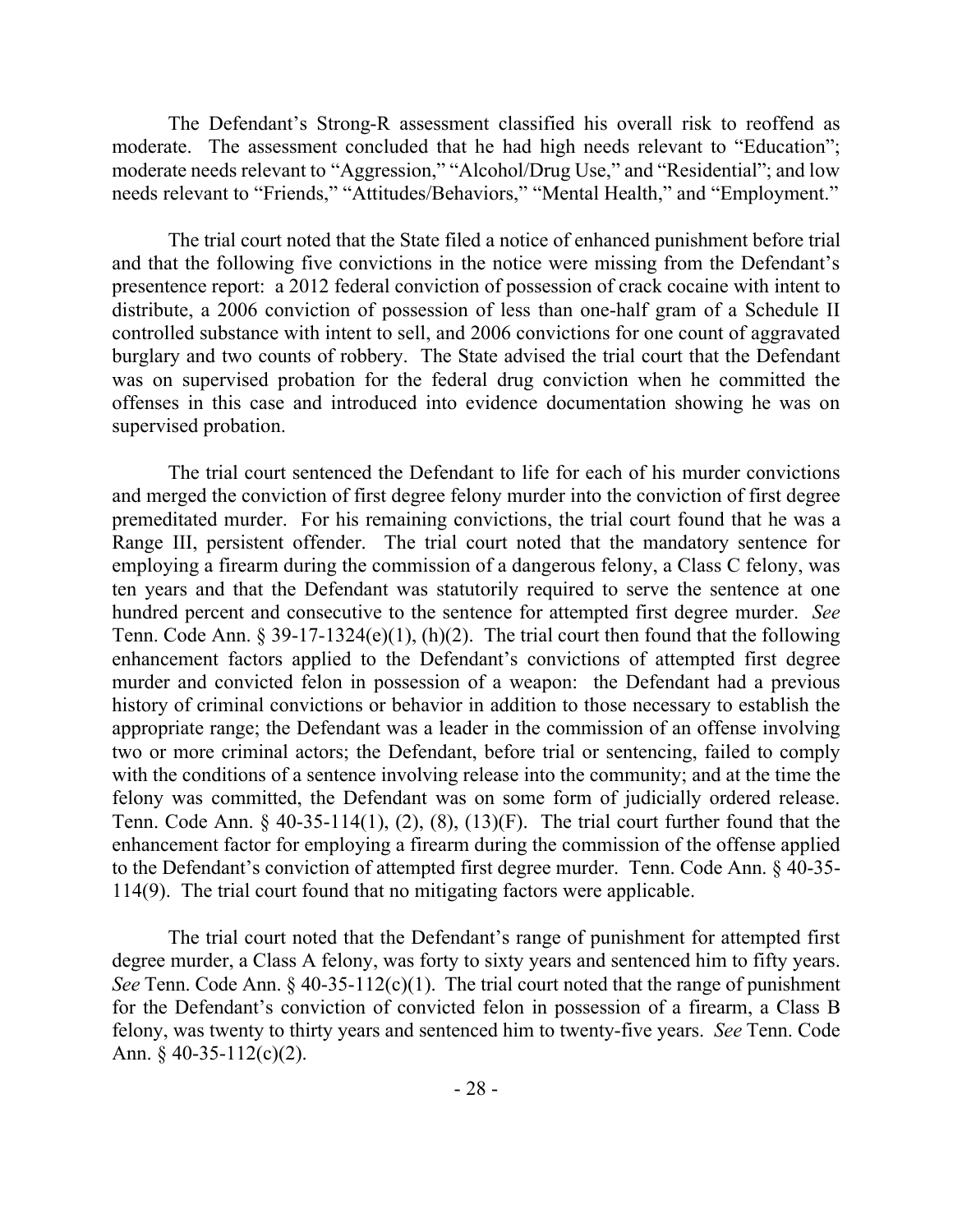In addressing consecutive sentencing, the trial court found that the Defendant was a dangerous offender whose behavior indicated little or no regard for human life and no hesitation about committing a crime in which the risk to human life was high. Tenn. Code Ann. § 40-35-115(b)(4). The trial court also found that the Defendant was being sentenced for an offense committed while on probation. *See* Tenn. Code Ann. § 40-35-115(b)(6). Accordingly, the trial court ordered that he serve the fifty-year sentence for attempted first degree murder and the corresponding ten-year sentence for employing a firearm during the commission of a dangerous felony consecutive to the life sentence for a total effective sentence of life plus sixty years.

This court reviews the length, range, and manner of service of a sentence imposed by the trial court under an abuse of discretion standard with a presumption of reasonableness. *State v. Bise*, 380 S.W.3d 682, 708 (Tenn. 2012); *State v. Pollard*, 432 S.W.3d 851, 860 (Tenn. 2013) (applying the *Bise* standard of review to consecutive sentencing). In determining a defendant's sentence, the trial court considers the following factors: (1) the evidence, if any, received at the trial and the sentencing hearing; (2) the presentence report; (3) the principles of sentencing and arguments as to sentencing alternatives; (4) the nature and characteristics of the criminal conduct involved; (5) evidence and information offered by the parties on enhancement and mitigating factors; (6) any statistical information provided by the administrative office of the courts as to sentencing practices for similar offenses in Tennessee; (7) any statement by the Defendant in his own behalf; and (8) the result of the validated risk and needs assessment conducted by the department and contained in the presentence report. Tenn. Code Ann. § 40-35- 210(b); *see also Bise*, 380 S.W.3d at 697-98. The burden is on the Defendant to demonstrate the impropriety of his sentences. *See* Tenn. Code Ann. § 40-35-401, Sent'g Comm'n Cmts.

In determining a specific sentence within a range of punishment, the trial court should consider, but is not bound by, the following advisory guidelines:

(1) The minimum sentence within the range of punishment is the sentence that should be imposed, because the general assembly set the minimum length of sentence for each felony class to reflect the relative seriousness of each criminal offense in the felony classifications; and

(2) The sentence length within the range should be adjusted, as appropriate, by the presence or absence of mitigating and enhancement factors set out in §§ 40-35-113 and 40-35-114.

Tenn. Code Ann. § 40-35-210(c).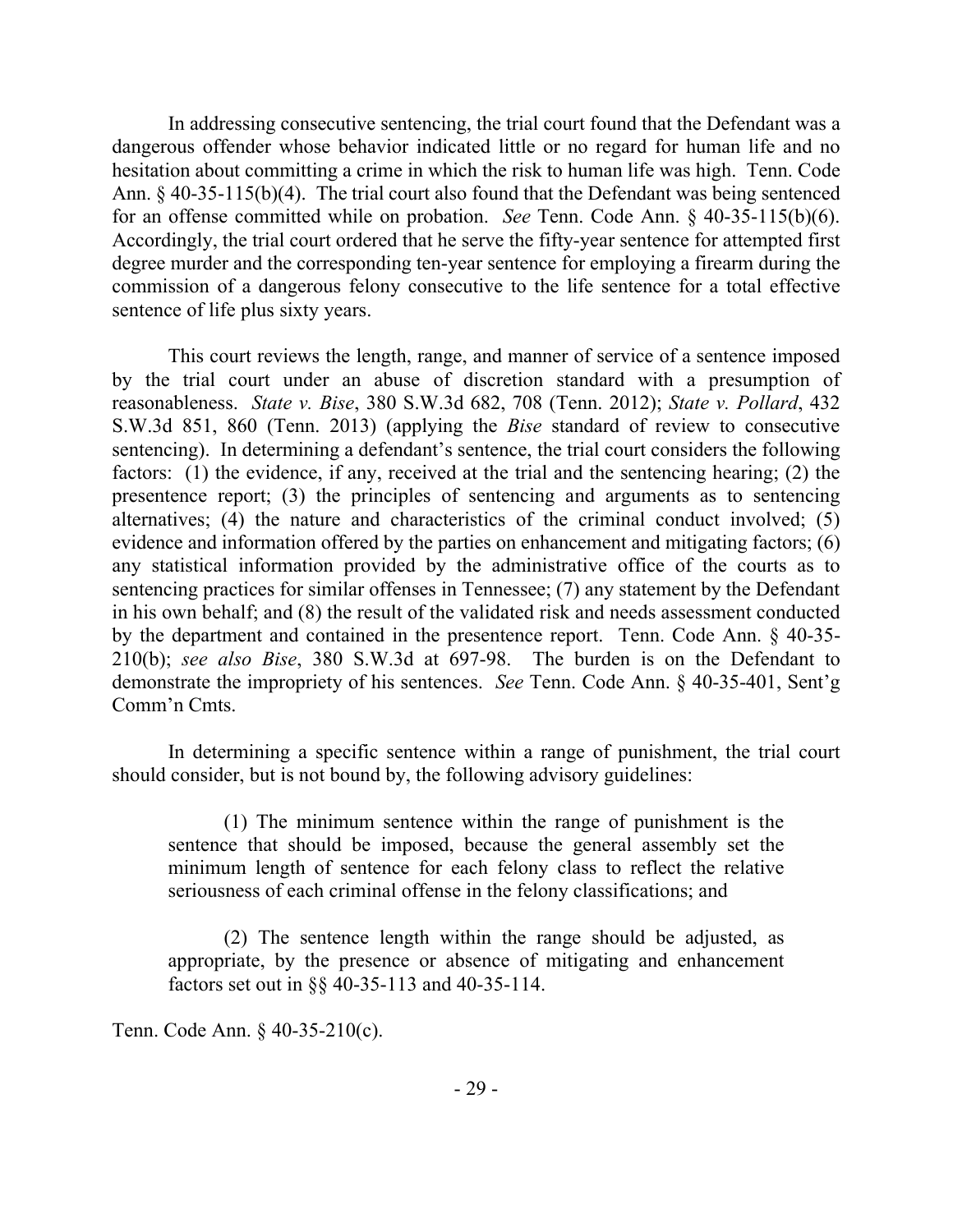Although the trial court should consider enhancement and mitigating factors, the statutory factors are advisory only. *See* Tenn. Code Ann. § 40-35-114; *see also Bise*, 380 S.W.3d at 701; *State v. Carter*, 254 S.W.3d 335, 343 (Tenn. 2008). Our supreme court has stated that "a trial court's weighing of various mitigating and enhancement factors [is] left to the trial court's sound discretion." *Carter*, 254 S.W.3d at 345. In other words, "the trial court is free to select any sentence within the applicable range so long as the length of the sentence is 'consistent with the purposes and principles of [the Sentencing Act].'" *Id.* at 343 (quoting Tenn. Code Ann. § 40-35-210(d)). Appellate courts are "bound by a trial court's decision as to the length of the sentence imposed so long as it is imposed in a manner consistent with the purposes and principles set out in sections -102 and -103 of the Sentencing Act." *Id.* at 346.

Initially, we note that the State argues we must review the Defendant's sentencing issues for plain error because he did not contest the applicability of enhancement factors or consecutive sentencing at his sentencing hearing and did not raise the issues in his motion for new trial. However, a defendant ordinarily is not required to preserve sentencing issues by including them in a motion for new trial. *State v. Draper*, 800 S.W.2d 489, 497 (Tenn. Crim. App. 1990). Moreover, although the Defendant did not contest the application of enhancement factors or consecutive sentencing at his sentencing hearing, this court can choose to address sentencing issues on the merits. *See State v. Terry Newsom*, No. W2020- 00695-CCA-R3-CD, 2021 WL 3138640, at \*6 (Tenn. Crim. App. July 26, 2021), (no perm. app. filed). We choose to do so in this case.

First, the Defendant claims that the trial court erred by applying enhancement factor (2), that he was a leader in the commission of an offense involving two or more criminal actors, because the State did not present any proof that the driver of the black sedan in which the Defendant was riding participated in the offenses. We disagree with the Defendant.

In order to apply enhancement factor (2), there must be proof of some other person for the defendant "to lead." *State v. Alexander*, 957 S.W.2d 1, 6 (Tenn. Crim. App. 1997). In this case, the proof at trial showed that after the Defendant exited the store, he got into the passenger side of the black sedan. Mr. Cureton came out of the store, and the driver of the black sedan pulled up to block Mr. Cureton's vehicle. The driver then lowered the driver's window so that the Defendant could speak with Mr. Cureton. The Defendant told the driver, who was laughing, to hand him a gun, and the driver did so. The driver of the black sedan pulled away from Mr. Cureton's vehicle, but the Defendant told the driver to turn the sedan around in the parking lot, and the driver again did as the Defendant instructed. Alarmed, Mr. Cureton began walking away from his children for their safety, but the driver of the black sedan used the car to block Mr. Cureton. The Defendant lowered his passenger window, aimed the gun at Mr. Cureton, and fired multiple gunshots as the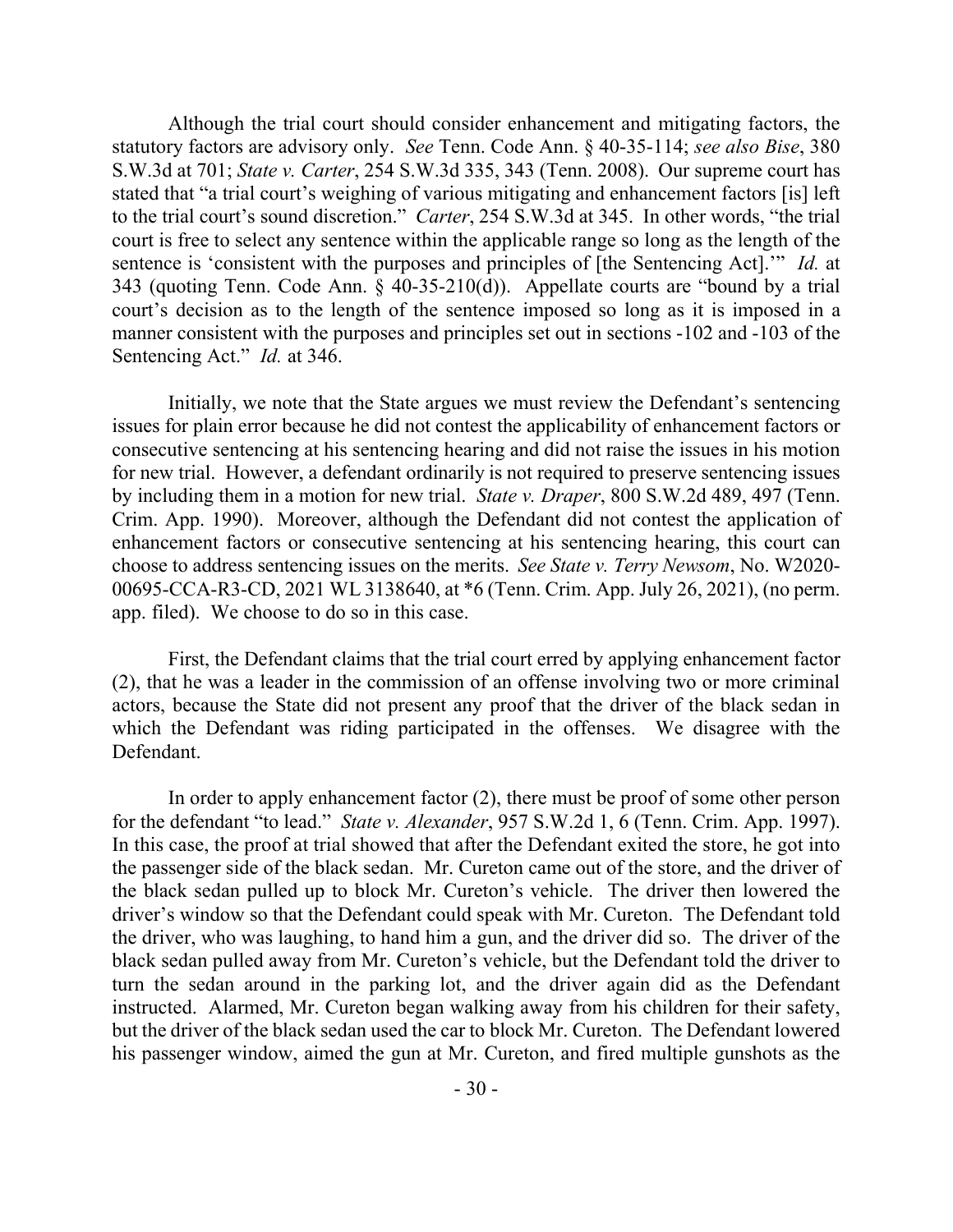driver of the black sedan slowly exited the parking lot.

In finding enhancement factor (2) applicable, the trial court explained,

When you look at the testimony, first of all, you have the video of him going into the market, but when he gets outside, he gets into another car. There is this sort of, I guess I wouldn't necessarily call it a confrontation, there was where he rolls down the window and asked don't I know you, and then Mr. Cureton testified that he heard him say "hand me the strap", because Mr. Newson was not the driver of the vehicle, he was in the passenger side, and he asked that of the driver, who drove away with him. So Factor No. 2 is made out by the record.

We agree with the trial court that the proof showed that more than one criminal actor participated in the shooting. Therefore, the trial court did not err by applying enhancement factor (2) to the Defendant's convictions.

The Defendant also contends that the trial court's application of enhancement factor (8), that before trial or sentencing, he failed to comply with the conditions of a sentence involving release into the community, and the trial court's application of enhancement factor (13)(F), that he was on some form of judicially ordered release when the felonies were committed, punished him twice for the same fact. However, the sentencing hearing transcript shows that the trial court applied enhancement factor (8) because the Defendant violated probation that was imposed for his 2010 conviction of possession of a firearm and applied enhancement factor (13)(F) because he was on supervised probation for his federal drug conviction when he committed the offenses in this case. Thus, the trial court did not err by applying enhancement factors  $(8)$  and  $(13)(F)$  to his convictions.

In a similar argument, the Defendant contends that the trial court erred by applying enhancement factor (9), that he employed a firearm during the commission of the offense, to his conviction of attempted first degree murder. Tenn. Code Ann. § 40-35-114(9). He asserts that by doing so, when he was statutorily required to serve his ten-year sentence for employing a firearm during the commission of a dangerous felony consecutive to the fiftyyear sentence for attempted first degree murder, the trial court punished him twice for the same conduct of employing a firearm. The State argues that the trial court properly applied enhancement factor (9) because use of a firearm is not an element of first degree murder.

Count four of the indictment charged the Defendant with employing a firearm during the commission of a dangerous felony and specified that the dangerous felony was attempted first degree murder. This court has held that a trial court should not apply enhancement factor (9) to a conviction of attempted murder when the defendant also was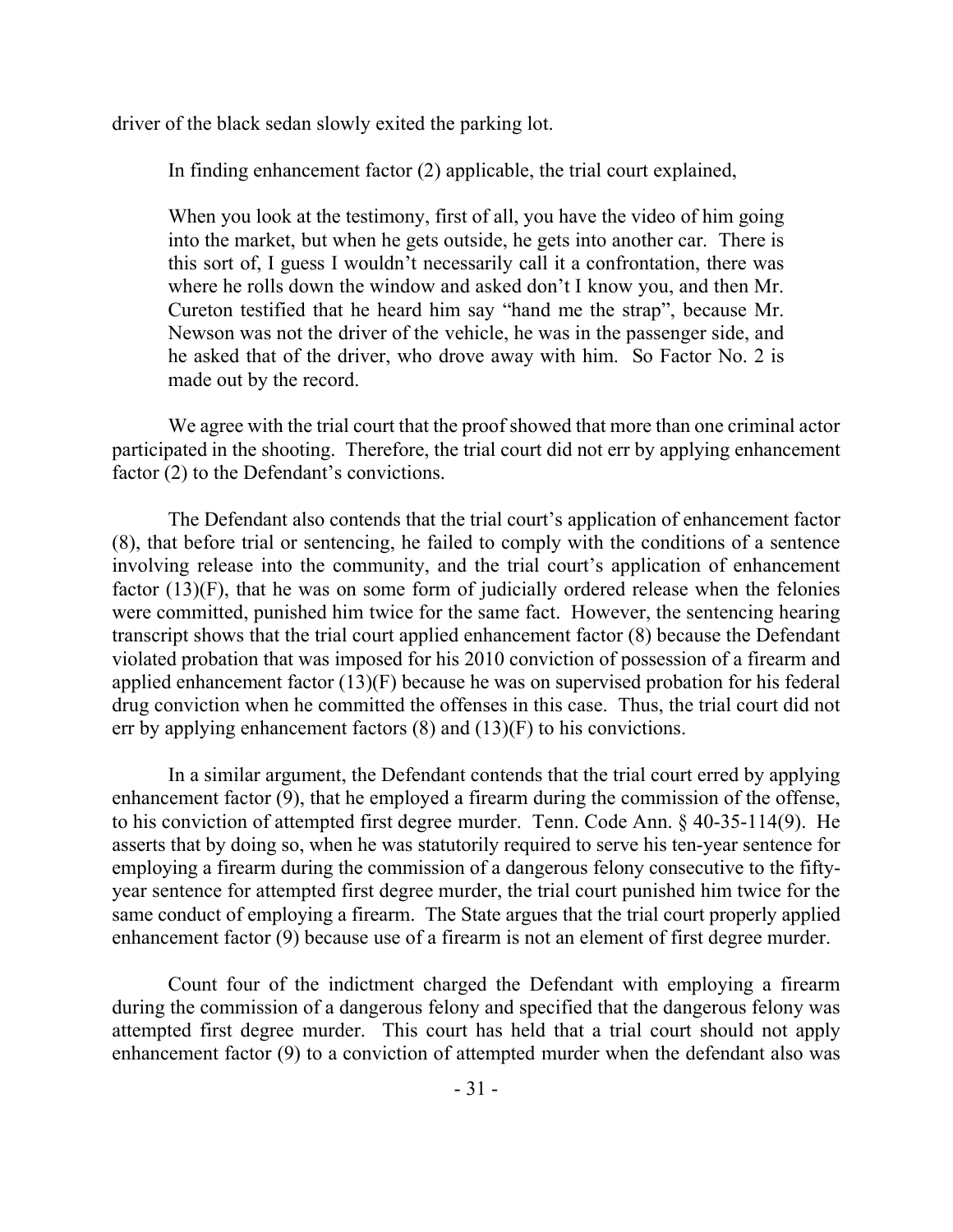indicted for and convicted of employing a firearm during the commission of the attempted murder. *State v. Brian Hervery*, No. W2010-00675-CCA-R3-CD, 2011 WL 1225725, at \*9 (Tenn. Crim. App. Mar. 31, 2011). Therefore, the trial court erred by applying enhancement factor (9) to the Defendant's conviction of attempted first degree murder.

Although the trial court misapplied enhancement factor (9) to the Defendant's conviction of attempted first degree murder, the trial court properly applied enhancement factors  $(1)$ ,  $(2)$ ,  $(8)$ , and  $(13)(F)$  to his convictions of attempted first degree murder and convicted felon in possession of a firearm. Accordingly, the trial court did not abuse its discretion by enhancing his sentences to the midpoint in the range for each of those convictions.

Finally, the Defendant claims that the trial court erred by ordering consecutive sentencing based on his being a dangerous offender pursuant to Tennessee Code Annotated section 40-35-115(b)(4) because the offenses themselves were inherently dangerous. We note that the trial court also ordered consecutive sentencing based on the Defendant's being sentenced for an offense committed while on probation pursuant to Tennessee Code Annotated section 40-35-115(b)(6). The Defendant does not contest that finding, and that basis alone justified the trial court's ordering him to serve the fifty-year sentence for attempted first degree murder and the ten-year sentence for employing a firearm during the commission of a dangerous felony consecutive to his life sentence for first degree murder. *See State v. Mickens*, 123 S.W.3d 355, 394 (Tenn. Crim. App. 2003) (stating that because the criteria in Tennessee Code Annotated section 40-35-115(b) are listed in the alternative, only one needs to exist to impose consecutive sentencing).

In any event, when a trial court finds that a defendant is a dangerous offender, the trial court must find that "an extended sentence is necessary to protect the public against further criminal conduct by the defendant and that the consecutive sentences must reasonably relate to the severity of the offenses committed." *State v. Wilkerson*, 905 S.W.2d 933, 938 (Tenn. 1995). Trial courts must make specific findings regarding these two *Wilkerson* factors before imposing consecutive sentences. *State v. Lane*, 3 S.W.3d 456, 461 (Tenn. 1999).

In finding that the Defendant was a dangerous offender, the trial court stated as follows:

When relying on the dangerous offender, I need to go further and determine whether or not the consecutive sentences are based on a finding that the defendant is found to be a dangerous offender and that the aggregate term reasonably relates to the severity of the offenses and is necessary in order to protect the public from further serious criminal conduct by the defendant. And I think, when you look at the facts of this case and his prior